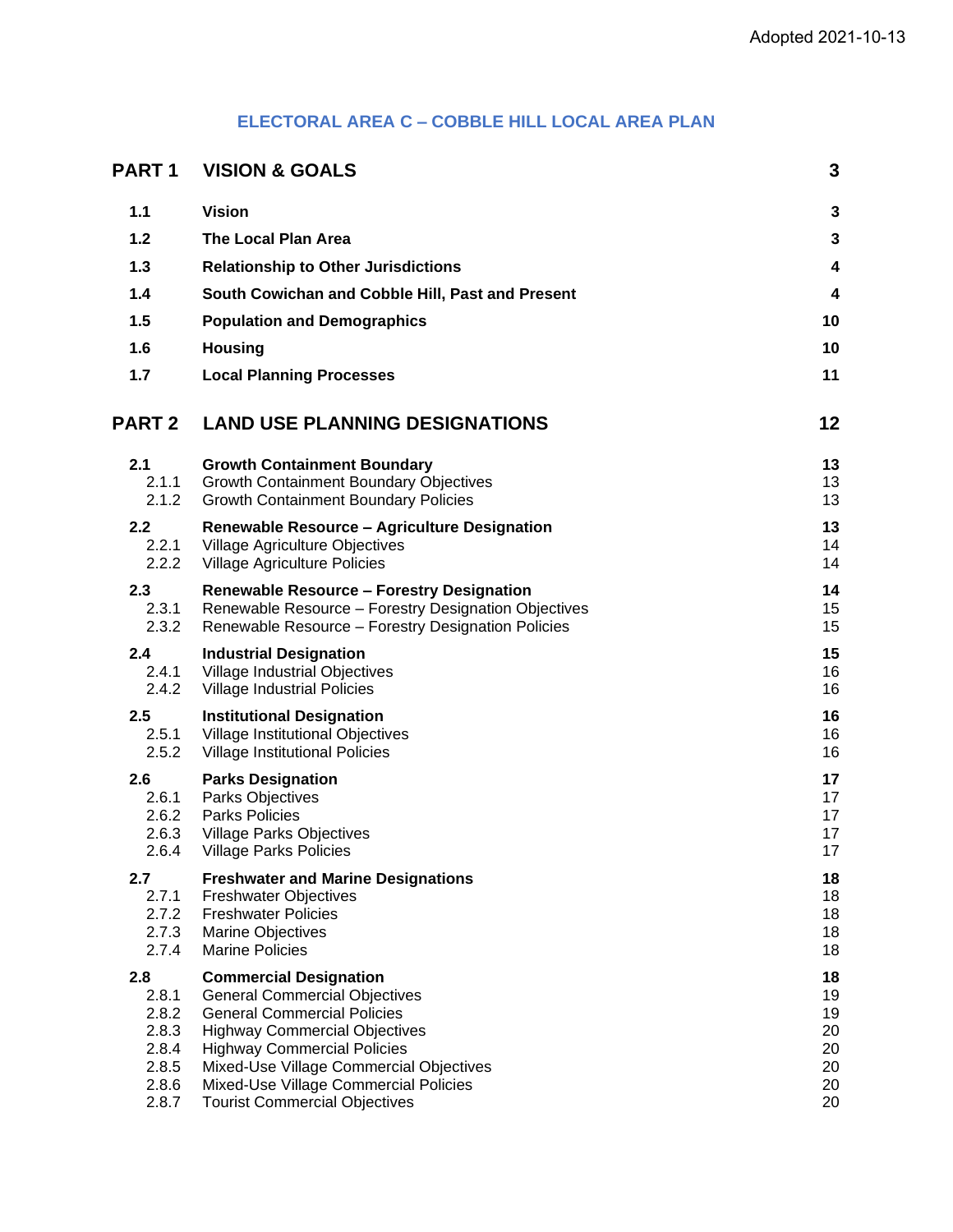| 2.8.8<br>2.8.9                                                                       | <b>Tourist Commercial Policies</b><br><b>Village Commercial Objectives</b><br>2.8.10 Village Commercial Policies                                                                                                                                                                                                                                                                                                                                                                                                                                                                                                                                       | 20<br>21<br>22                                                                         |
|--------------------------------------------------------------------------------------|--------------------------------------------------------------------------------------------------------------------------------------------------------------------------------------------------------------------------------------------------------------------------------------------------------------------------------------------------------------------------------------------------------------------------------------------------------------------------------------------------------------------------------------------------------------------------------------------------------------------------------------------------------|----------------------------------------------------------------------------------------|
| 2.9<br>2.9.1<br>2.9.2<br>2.9.3<br>2.9.4<br>2.9.5<br>2.9.6<br>2.9.7<br>2.9.8<br>2.9.9 | <b>Residential Designation</b><br><b>Future Development Objectives</b><br><b>Future Development Policies</b><br><b>Comprehensive Residential Objectives</b><br><b>Comprehensive Residential Policies</b><br>Manufactured Home Park Objectives<br><b>Manufactured Home Park Policies</b><br><b>Rural Residential Objectives</b><br><b>Rural Residential Policies</b><br>Village Manufactured Home Park Objectives<br>2.9.10 Village Manufactured Home Park Policies<br>2.9.11 Village Mixed-Use Residential Objectives<br>2.9.12 Village Mixed-Use Residential Policies<br>2.9.13 Village Residential Objectives<br>2.9.14 Village Residential Policies | 22<br>23<br>23<br>23<br>23<br>23<br>23<br>24<br>24<br>24<br>24<br>24<br>24<br>25<br>25 |
| 2.10                                                                                 | <b>Railway Transportation</b><br>2.10.1 Railway Transportation Objectives<br>2.10.2 Railway Transportation Policies                                                                                                                                                                                                                                                                                                                                                                                                                                                                                                                                    | 25<br>25<br>25                                                                         |
| 2.11                                                                                 | <b>Settlement Nodes</b>                                                                                                                                                                                                                                                                                                                                                                                                                                                                                                                                                                                                                                | 25                                                                                     |
| 2.12<br>2.12.1                                                                       | <b>Roads and Servicing</b><br>Roads and Servicing Objectives                                                                                                                                                                                                                                                                                                                                                                                                                                                                                                                                                                                           | 25<br>26                                                                               |
| 2.13                                                                                 | <b>Temporary Use Designations</b>                                                                                                                                                                                                                                                                                                                                                                                                                                                                                                                                                                                                                      | 28                                                                                     |
| 2.14                                                                                 | Heritage<br>2.14.1 Heritage Objectives<br>2.14.2 Heritage Policies                                                                                                                                                                                                                                                                                                                                                                                                                                                                                                                                                                                     | 28<br>28<br>28                                                                         |
| <b>PART3</b>                                                                         | <b>IMPLEMENTATION AND EVALUATION</b>                                                                                                                                                                                                                                                                                                                                                                                                                                                                                                                                                                                                                   | 29                                                                                     |
| 3.1                                                                                  | Monitoring and Review of the Plan                                                                                                                                                                                                                                                                                                                                                                                                                                                                                                                                                                                                                      | 29                                                                                     |
| 3.2                                                                                  | <b>Performance Measures</b>                                                                                                                                                                                                                                                                                                                                                                                                                                                                                                                                                                                                                            | 29                                                                                     |
| <b>LIST OF TABLES</b>                                                                |                                                                                                                                                                                                                                                                                                                                                                                                                                                                                                                                                                                                                                                        | 32                                                                                     |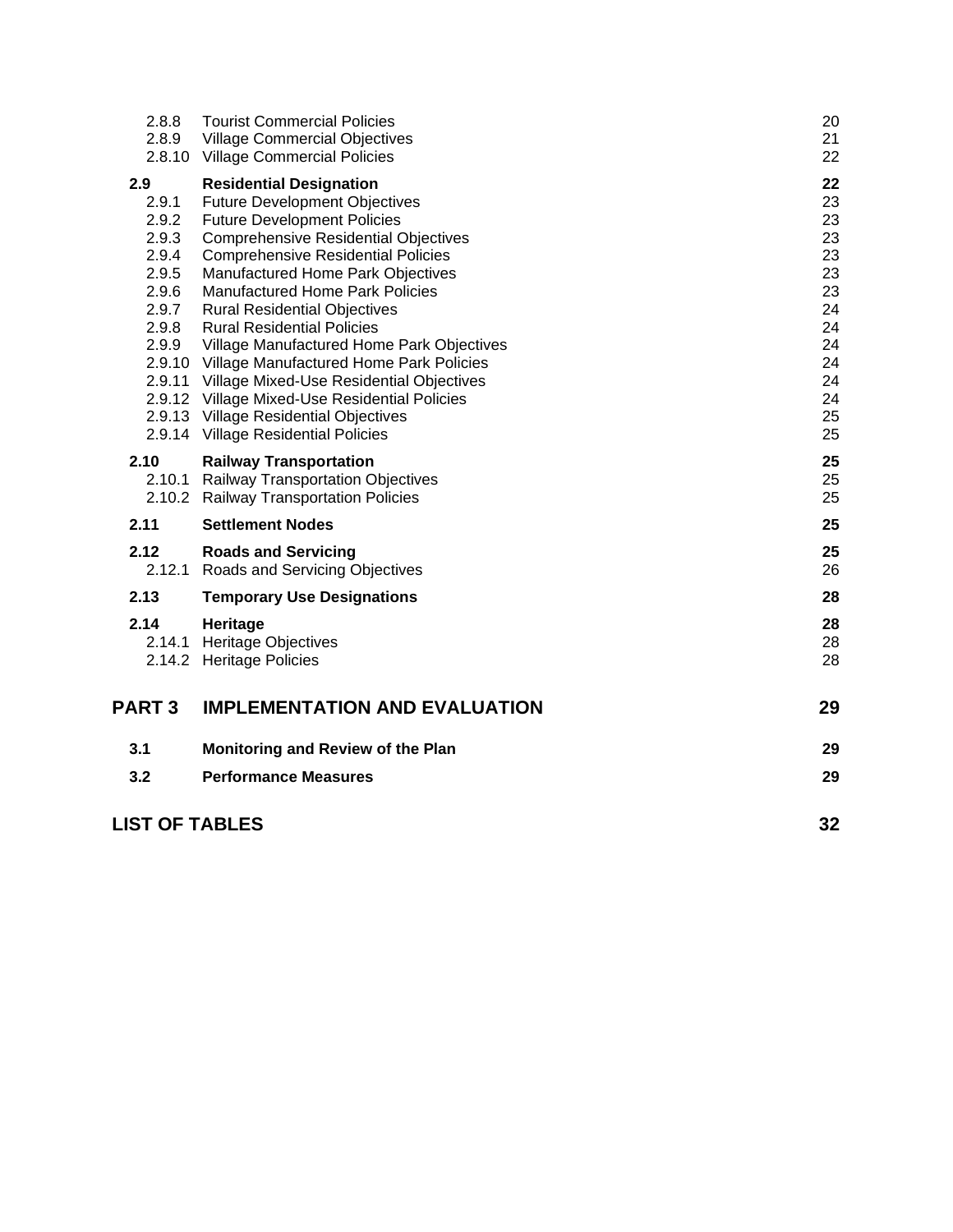# <span id="page-2-0"></span>**PART 1 VISION & GOALS**

# <span id="page-2-1"></span>**1.1 Vision**

The vision statement in the Cowichan Valley Regional District (CVRD) Official Community Plan for the Electoral Areas (OCP) describes the Cowichan Valley as the regional board imagines it in the year 2050:

*The Cowichan Valley in 2050 enjoys a vibrant, diverse and sustainable economy, natural environment and society in a resilient community that has adapted effectively to climatic, technological and other change.*

This regional vision represents a composite of the separate vision statements included in each of the nine local plans for the CVRD's electoral areas and villages.

*The South Cowichan is a place of extraordinary beauty and unique socioeconomic, cultural and environmental significance, where residents wish to retain the rural character, plan for sustainable village communities, and protect their quality of life and natural environment.*

Cobble Hill Village is an agricultural community with a rural, heritage character—slow, steady population growth is anticipated, helping to build an active, welcoming commercial core and an abundance of public open space, making it one of the most desirable places to live on Vancouver Island.

# <span id="page-2-2"></span>**1.2 The Local Plan Area**

The local plan area includes all of electoral area C of the Cowichan Valley Regional District within the southeast quadrant of Vancouver Island. Encompassing approximately 2,241 hectares (ha) or 5,537 acres (ac) of land area and 974 ha (2,406 ac) of water area, electoral area C is one of three southerly electoral areas in the Cowichan Valley Regional District. The plan area includes the unincorporated communities of Cobble Hill and Arbutus Ridge, and portions of Satellite Channel.

The plan area is bound on the south by electoral areas A and B (Mill Bay/Malahat and Shawnigan Lake), on the east by Satellite Channel, on the north by electoral area D (Cowichan Bay) and on the west by Cobble Hill Mountain. First Nations reserves are outside the jurisdiction of the official community plan.

South Cowichan OCP is essentially a four-document local plan that includes a main OCP document and three village local plans. The transition to a harmonized OCP recognizes the South Cowichan OCP with some overlap with the area A, B and C local plans. The local plan for area C includes the Cobble Hill Village local plan from the South Cowichan OCP. It is recognized that with the Modernized Official Community Plan for the Electoral Areas (MOCP), the local plan for area C may reconsider an area A, B and C master local plan.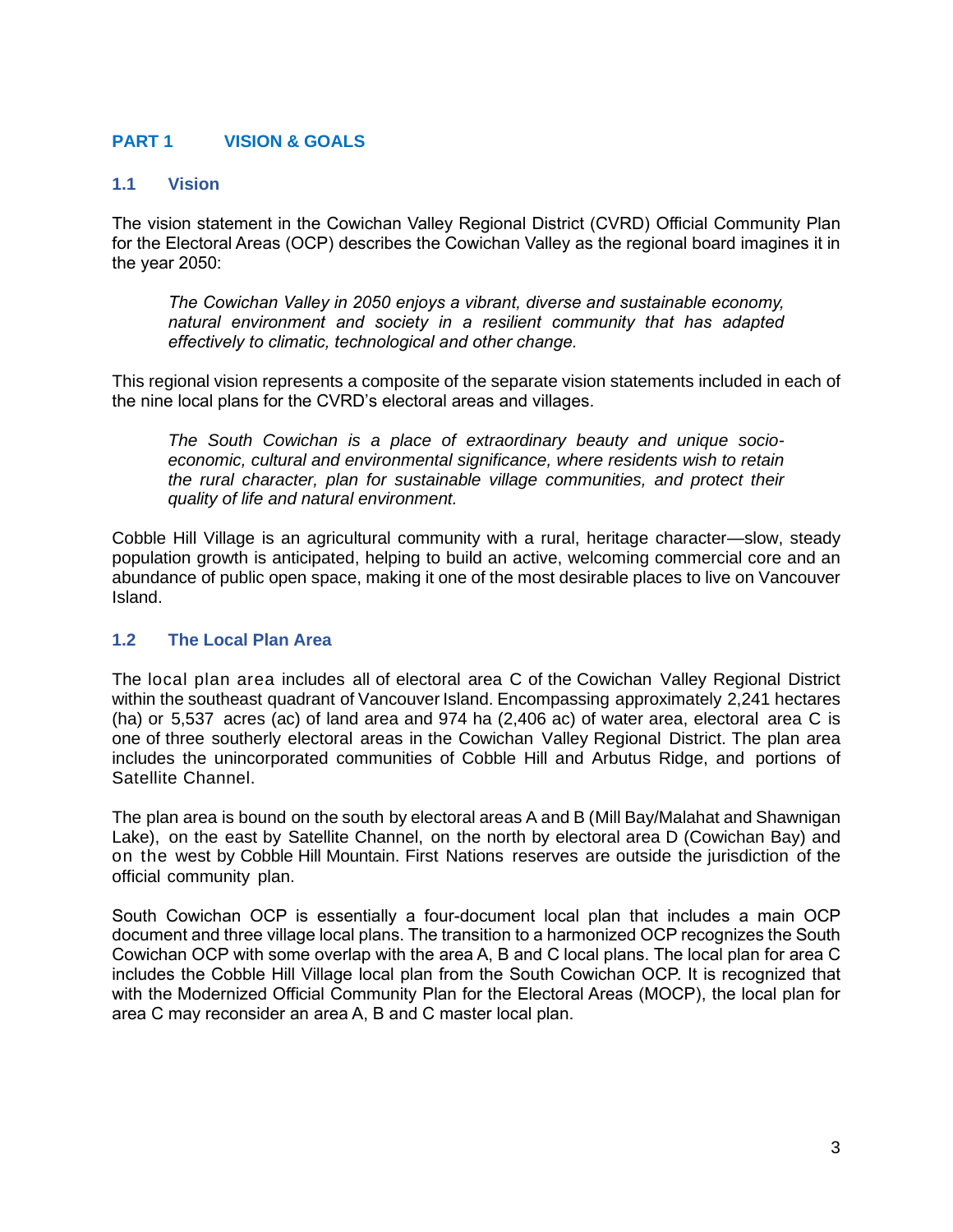# <span id="page-3-0"></span>**1.3 Relationship to Other Jurisdictions**

The influence of the Capital Regional District (CRD) in the growth, development and present character of the local plan area has been profound. The CRD is a major employment centre, with comparatively expensive housing. Median prices of single-family residences in the CRD were well over half a million dollars at the time this plan was written. There is a considerably lower entry point to the single-family residential market in the South Cowichan, although this gap appears to be closing. Because of this, and because of the rural lifestyle and natural beauty offered by the South Cowichan, the local plan area is seen by many people employed in the CRD as a viable location to live, with a commute to Victoria being part of the daily routine. This phenomenon has kept growth rates in the South Cowichan at a consistently high level for decades, and as road improvements are continually made, the effect has been reinforced.

Lands within the plan area are within the traditional territory of several Coast Salish Nations, including the Cowichan, Tsawout, Malahat, Pauquachin and Tsartlip Nations. The Malahat, Pauquachin and Cowichan First Nations have members residing within and adjoining the plan area. Today the Cowichan Tribes is also one of the single largest employers in the region.

# <span id="page-3-1"></span>**1.4 South Cowichan and Cobble Hill, Past and Present**

Human settlement in Cobble Hill area dates back over 8,000 years to the Coastal Salish First Nations people who fished, hunted and settled in villages in the area. Drawn by the area's abundant natural resources, homesteaders from Europe, the United States and other parts of Canada began to arrive in the Cowichan Valley in the late 1840s. In 1858, Royal Engineers of the British Admiralty surveyed the area (despite some resistance from the Cowichan people) into large sections. Commercial logging quickly became the region's major economic activity. Logging camps and sawmills were scattered throughout the area. Mining (copper and coal) and fishing were also important economic activities.

Later arrivals to the area included workers from China, India and Japan, who came to work in the logging and mining camps and to help build the Esquimalt & Nanaimo Railway (E&N Railway). Built by coal baron Robert Dunsmuir, the railway helped connect the region to Victoria. With the completion of the railway, Cobble Hill grew into a resort destination for Victoria residents and a hotel was constructed in Cobble Hill Village.

Through the  $20<sup>th</sup>$  century, the area's population and economic activity ebbed and flowed with regional and global events, at least two major forestry booms, two World Wars and, in more recent times, the construction of the Trans-Canada Highway, which shortened driving times to Vancouver Island's principal employment and retail centres in Victoria and Nanaimo. The transportation improvements, combined with limited economic growth in the area, has gradually led to Cobble Hill becoming, at least partially, a bedroom community to Victoria, Nanaimo, Duncan and other larger, nearby centres.

The agricultural sector is also expanding and diversifying, especially in the winery and organic food producer sectors.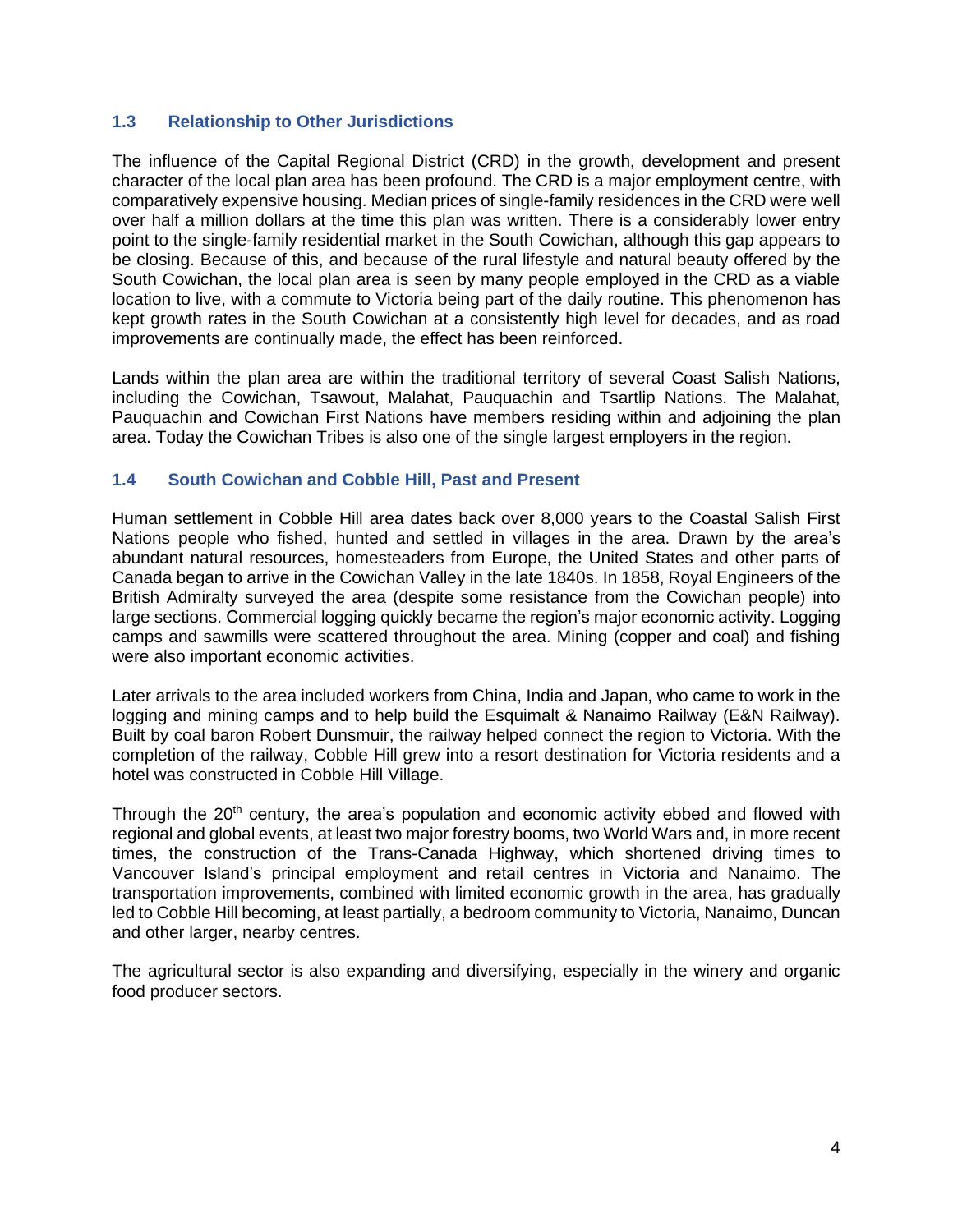### *Cobble Hill Past*



The first people to inhabit the lands surrounding Cobble Hill were the Coast Salish Nations of Malahat, Cowichan, Tsawout, Tsartlip, Pauquachin and others, who used this locale for settlement purposes as well as for camping, fishing and gathering. Lands in the village area are within the traditional territory of the First Nation bands that originally inhabited them.

The unincorporated village of Cobble Hill was first developed around 1850, when the earliest settlers of European descent began to arrive. Initially, these pioneers had to walk or travel by horse and buggy to Harrisville (Cowichan Bay) to purchase supplies. When the railway was built through Cobble Hill in 1887, the small settlement began to evolve into what was, in the late 1800s and early 1900s, the main community in the Cowichan Valley. A railroad construction engineer by the name of J.W. Graff had a seven-room home built called the "white house," which served as a boarding house and landmark for many years. It was located near the site of the Cobble Hill School on Watson Avenue. The Cobble Hill Railway Station was another central feature at that time, boasting a baggage room, ticket office, telegraph office and a waiting room with a pot-bellied stove. Today's road network reflects the historic layout of the community in which all trails and roads in the area led to the railway station. It was a main focal point of the community—even the first post office operated out of an old boxcar.

As a railway community, Cobble Hill was complete and compact, with a wide variety of services, including a bank, telephone office, creamery, feed store, blacksmith, bakery and other businesses. In 1892, the Station Hotel (later called the Wilton Place Hotel) was built across from the train station on Cobble Hill Road. It was a popular and thriving enterprise, with several hotel rooms, a saloon and a tea room. The entry hall was impressive with its large player piano that provided lively entertainment. A year later in 1893 the first community hall was constructed, on the corner of Hutchinson and Cobble Hill Road.

The population grew quickly, and commercial enterprises arose to support it. The Garland Block on the north side of Fisher Road and the west side of Garland Avenue, the Walton Building (the Cobble Hill Market) on the south side of Fisher Road, Pat Barry's blacksmith shop and the Bonner Block were all completed by 1916. There was a butcher, a baker, a general merchant, a shoe repair shop, a bank, a lumber store and a hardware store among other services. The first school was completed on Watson Avenue in 1915, and over 500 residential lots were created on 300 acres by the Jeune Brothers of Victoria.

The first Cobble Hill community water system was established in 1914. The system comprised a 5,000-gallon earthen reservoir and a two-inch water line that delivered 60 pounds of pressure to 25 homes and businesses in the core area. Of the water quality, the owner of the system (George Bonner) is quoted in the *Daily Colonist* stating, "a recent report from the sanitary inspector showed the water test sample was No. 1—about the best you can get". The system was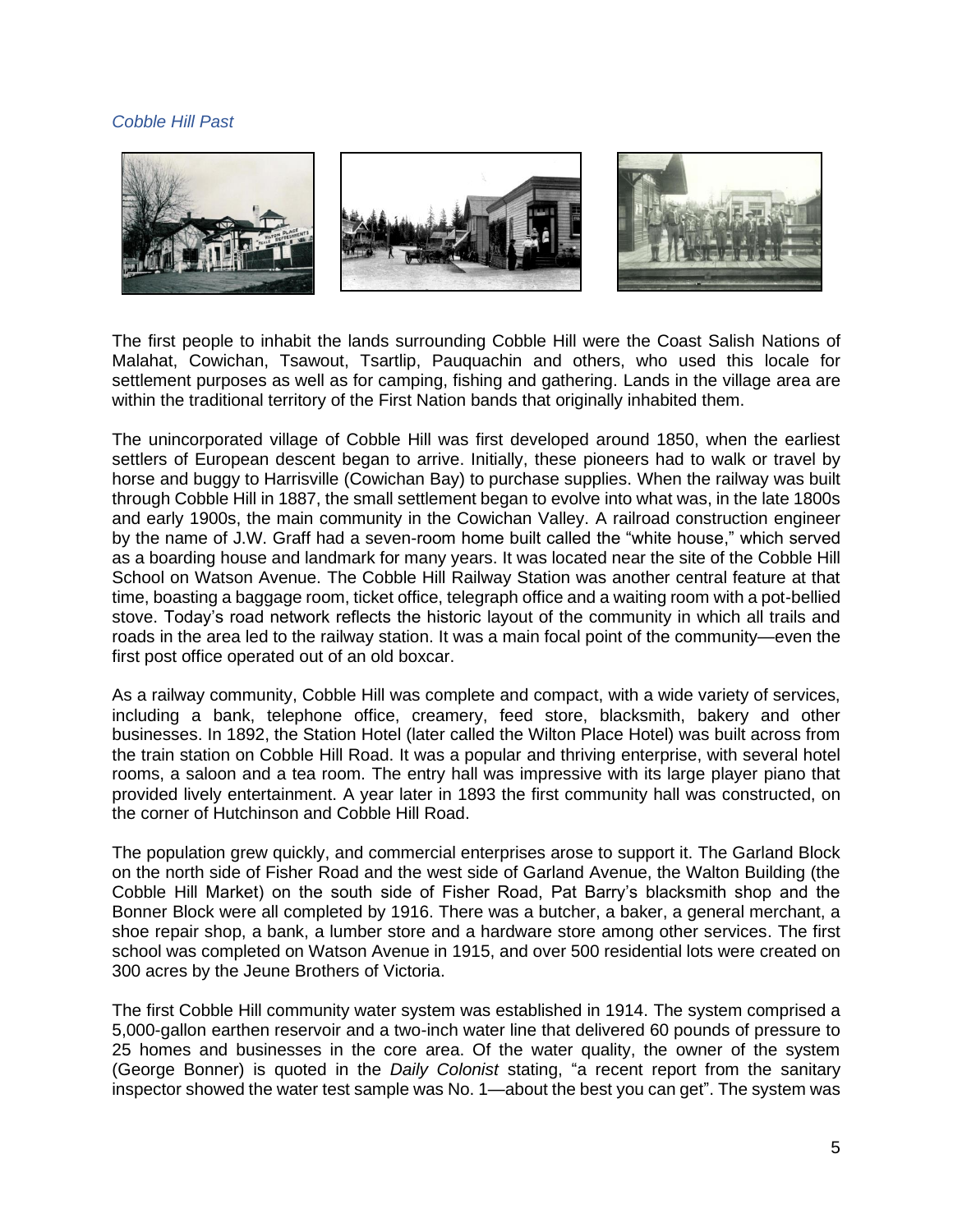operated by the Bonner family until 1986 when it was turned over to the Cobble Hill Water Improvement District.



Cobble Hill was a prosperous and busy community until the 1940s. The Wilton Place Hotel burned down in 1942 and was never rebuilt. Meanwhile, the automobile began to surpass railway transit as the preferred mode of transportation. The highway was moved to its current location in the middle of the last century. Its new location bypassed Cobble Hill and with the increased dominance of the automobile a deceleration of development in the village was inevitable. Mill Bay and Duncan became the areas of growth. As large trucks began moving lumber and freight, trains that had attracted so many to Cobble Hill Village became fewer and fewer, and over time the buildings that helped form the lively community began to disappear.

### *Cobble Hill Present*



The defining characteristics of Cobble Hill Village include its rural nature, plentiful greenspace, agricultural orientation and rich history. Farmers' markets, craft fairs and a spring seed exchange are all part of this diverse community where the citizens actively participate in its affairs. The annual Cobble Hill Fair is held on the grounds of the Farmers Institute at Cobble Hill in the centre of the village. Usually held on the fourth Saturday in August, it brings people together to celebrate with family and friends, creating a strong sense of neighbourhood identity.

There are about 900 residents in Cobble Hill Village, living primarily in single-family residential neighbourhoods. The business community includes the retail core and industrial areas on Cobble Hill and Fisher Roads. In all there are about 50 businesses—many home-based—located in the village.

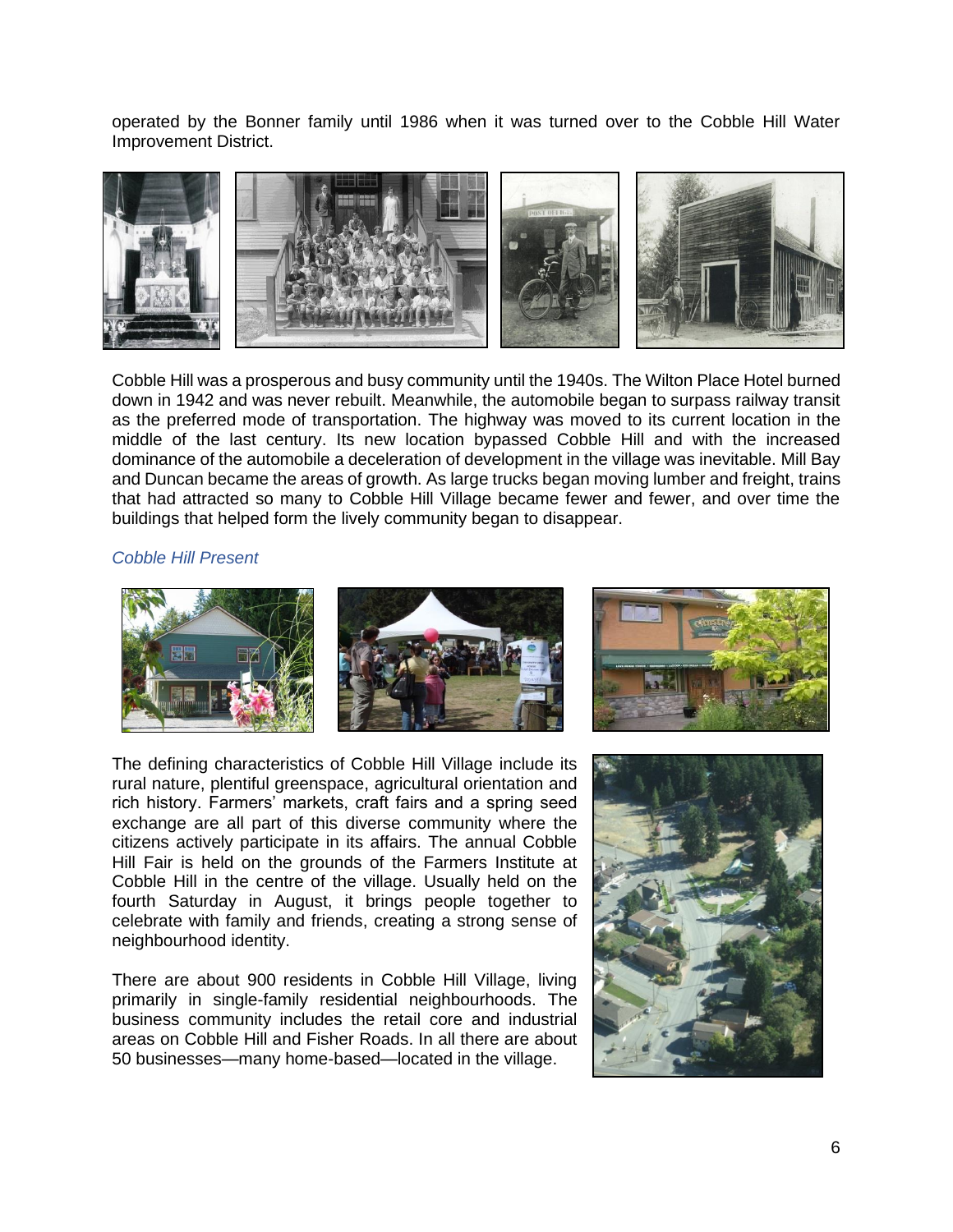Although the population in the outlying areas of Cobble Hill has grown steadily, the community has retained its rural, agricultural and heritage character. The village remains small, with a quiet, atmosphere and an abundance of open space and public institutions. It is relatively peaceful, clean and unspoiled, in part because of its location away from the Trans-Canada Highway.



Although it is not without constraints, Cobble Hill has a good

water supply, effectively operated by the Cobble Hill Water Improvement District. Much of the village area is also serviced by a high-quality sewage treatment facility with capacity for expansion.

# *Heritage*

In recognition of the Cowichan Valley's rich historical and cultural resources, the CVRD Board established heritage conservation as a service to electoral areas in 1999 and a Community Heritage Register (CHR) in 2009. The intent of the heritage program is to promote public awareness of community heritage values and to support heritage conservation and heritage tourism initiatives. The CVRD is committed to heritage conservation by documenting significant historic places on the Community Heritage Register.

It is an objective that the CVRD will implement the Community Heritage Register of buildings, structures, cemeteries, landscape features, sites and objects. At the time of adoption of this OCP, there are two South Cowichan historic places listed:

- 1. *Memorial Park*: Located within the core of Cobble Hill Village, this commemorative park is dedicated to those who fought in World War I. The cenotaph was unveiled in February of 1920 by Premier John Oliver. In attendance were 30 cadets from Shawnigan Preparatory School, 40 returned World War I soldiers, members of the Ancient Order of Foresters in their regalia and a large crowd of spectators. The monument was inscribed with 25 names of those who did not return from The War. The well-cared for cenotaph still stands after many years, unchanged except for the added names of those who fell in the Second World War. To this day, the site is used as a gathering place during Remembrance Day and other celebrations. The Ancient Order of Foresters organization dissolved in 1963, and the property reverted to the Crown. In 2009 the CVRD revitalized the existing cenotaph, which is managed as a community park, through a grant from Veteran Affairs and very generous assistance from the community.
- 2. *The Shearing Tree*: Believed to be one of the largest remaining Douglas-fir trees on Vancouver Island, The Shearing Tree stands on land originally pre-empted by William Shearing in 1872, land that until recent years remained in his family. When the rest of his farm was logged to create farmland, Mr. Shearing left this massive example standing as a reminder of the huge forest that once covered the area. It is located off Telegraph Road in Cobble Hill.

Other heritage resources that may have significant heritage value and will be considered for inclusion on the CVRD Community Heritage Register include but are not limited to the following:

1. *Cobble Hill Village Core*: The commercial core area of Cobble Hill is one of the most significant concentrations of commercial historic resources on Vancouver Island. It corresponds with the earliest pioneer settlement and reflects Cobble Hill's early merchant activity, giving Cobble Hill its unique heritage flavour—the distinctive small-scale lots and buildings symbolizing the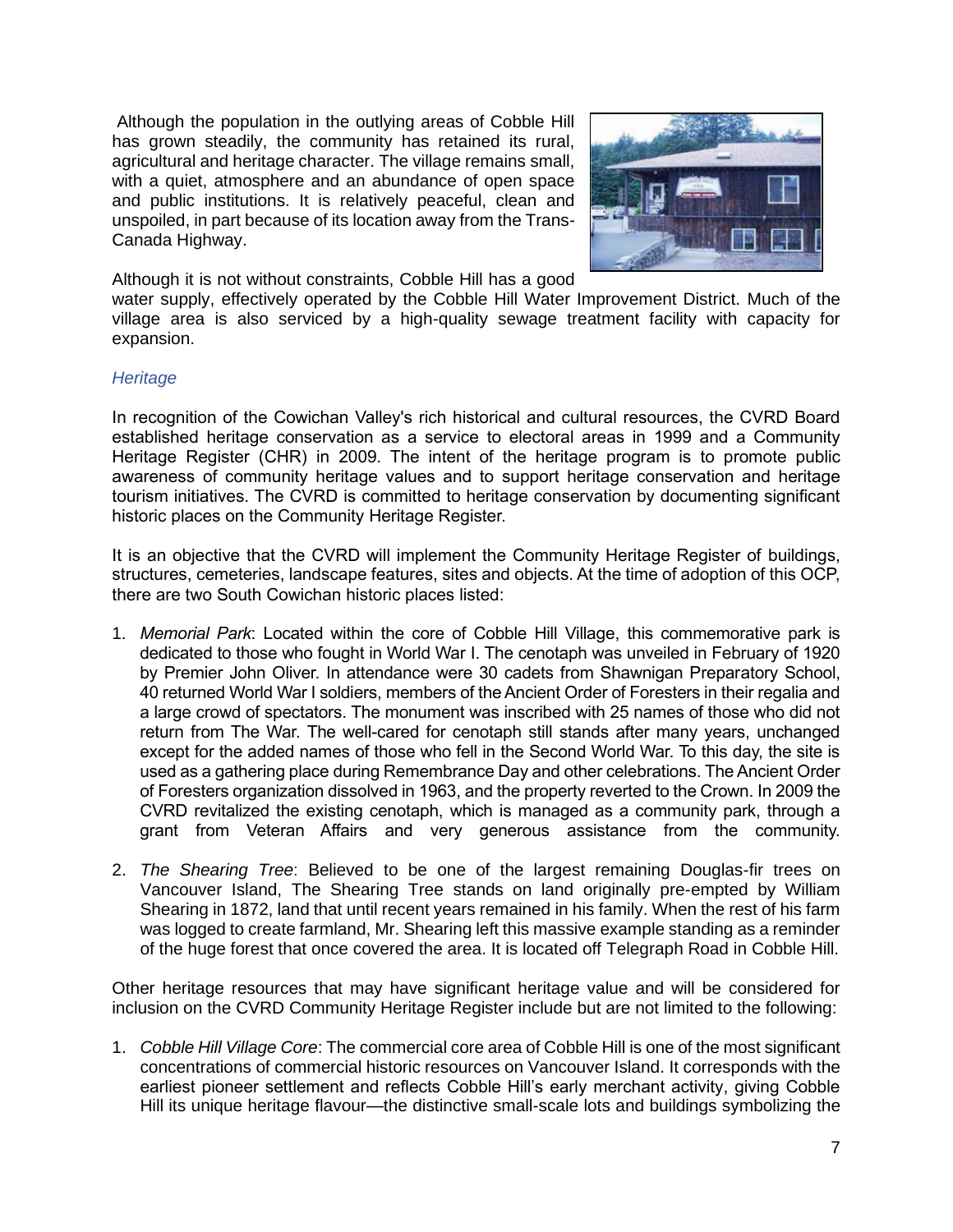architecture of the 1800s. The Cobble Hill Village core area includes a legacy of history, including the post office, the telephone exchange, Cobble Hill School House 1, Cobble Hill School House 2, the Cobble Hill train station, the Cobble Hill market, the Bonner Block, the Cobble Hill bakery, the Cobble Hill hall, the cenotaph, Home Gas, the Baptist Church, Barry's Blacksmith, the creamery and other potential heritage resources.

- 2. *Railway Station*: With the coming of the railway in 1886, the Cobble Hill Village area boomed. All roads led to Cobble Hill's new railroad station that was complete with baggage room, ticket office, telegraph office, waiting room housing an old pot-bellied stove and accompanying stockyards. When train traffic shifted to highway transportation, the deteriorating station was replaced with the kiosk. The surrounding area fell into disrepair and did not offer a very pleasant visual entrance to the village core. In the winter of 2009, a revitalization project was undertaken resulting in the new attractive park-like setting that is managed as part of Quarry Nature Park.
- 3. *Station Hotel*: Later known as the Wilton Place Hotel, it was built in 1893 and stood on Cobble Hill Road across from the train station. This grand structure was one of the South Island destination spots before being razed to the ground by a devastating fire in 1942. The fire that destroyed the hotel was gallantly fought during the night by Cobble Hill's bucket brigade; however, by morning only smoldering rubble remained. This fire prompted the first Cobble Hill fire hall to be built. The hall with its firefighting equipment was located in a small building next to Barry's garage on Fisher Road.
- 4. *Post Office*: Cobble Hill's post office is the second oldest continuously running post office in all of Canada. The first post office in Cobble Hill was established in an old boxcar across the road from the railway tracks in 1887. The current post office, which is located on Garland Avenue, was built in 1949.
- 5. *The Walton Building*: Now known as the Cobble Hill market, this building was built by Tom Walton in 1911. When it opened, it housed a grocery store downstairs, and the upstairs held an art studio by day and a very popular dance hall by night. The Cobble Hill Women's Institute held their meetings in the upstairs hall when they first formed their chapter. Currently, the upper floor of this historic old structure is home to the owners of the store.
- 6. *Telephone Office*: First listed in the British Columbia Long Distance Toll Directory on August 1, 1908, the Cobble Hill telephone office was originally housed in the Garland Block. In 1917, the telephone office moved to a newly constructed building at the corner of Fisher Road and Garland Avenue. The Minstrels Conservatory of Music is currently housed within the old telephone office. In 1917 there were 61 subscribers to the service but, as a sign of how rapidly the area was growing, that number was over 160 by 1921.
- 7. *Good Templars Hall*: The first community hall built in Cobble Hill was constructed by the Good Templars (a temperance group) in 1893 at the corner of Cobble Hill and Hutchinson Road, and the first Cobble Hill Fall Fair was held there in 1908. With a rapidly growing community, it was not long before the Good Templars hall was deemed too small and not befitting the many activities undertaken in Cobble Hill. When the building began to deteriorate, a committee was formed to explore the possibility of erecting a larger facility complete with recreation grounds. The Good Templars Hall served the community until the Cobble Hill hall was built in 1921.
- 8. *The Farmers' Institute at Cobble Hill Hall*: The existing Cobble Hill hall on Watson Avenue was built in 1921 by community subscription and assistance from the Ancient Independent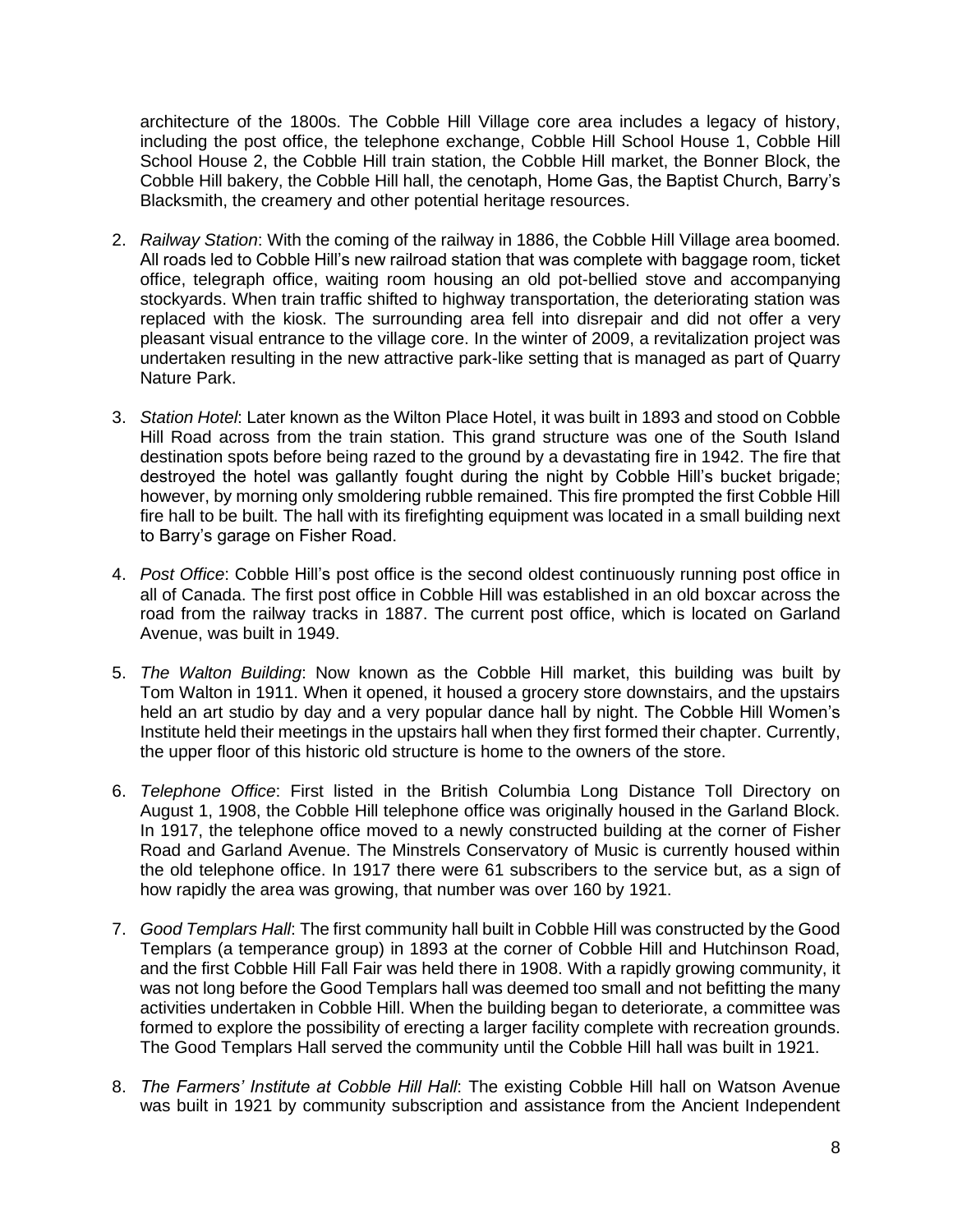Order of Foresters, Court Shawnigan, the Women's Institute, the Girl Guides, the Boy Scouts and the Farmers' Institute. The first function in the hall was a pageant put on by the Girl Guides on May 24, 1921. The Cobble Hill hall serves as a primary focal point for the community. The hall and the adjacent fairgrounds are alive with activity throughout the year, and particularly when the Farmers Institute hosts the Cobble Hill Fair at the end of August each year.

- 9. *Cowichan Bakery*: The aroma of freshly baked bread hung in the air over the Cobble Hill Village for many years as Cowichan Bakery was one of the village's most vibrant businesses. Operated for decades by the Scales family, this popular bakery was complete with a delivery truck to provide service to outlying areas. Historical records show that in 1925 one could purchase 12 loaves of bread for \$1.00. Still located on Garland Avenue, the bakery now acts a private residence.
- 10. *Barry's Garage*: Barry's Blacksmith was established in the village in the early 1920s when Patrick Barry moved his blacksmith shop from Cobble Hill Road to its existing location in the middle of the Cobble Hill Village. Without realizing it this move placed the business in an ideal location to service the automobiles that would soon grace the narrow streets of Cobble Hill. Barry's Garage soon became a gathering place for residents in the area.
- 11. *Cobble Hill's Schools*: Construction began on Cobble Hill's first school in 1914 and until its completion in 1915 students were accommodated in the Good Templars Hall just down the block. It was a one-room school having just one teacher for grades one to eight. In later years the basement was used as a high school. The building is located on Watson Avenue and it now houses Evergreen Independent School. Soon after the high school was built, a second school was located in the village on Cobble Hill Road. Old School House Coffee and a few other local businesses now operate in this structure.
- 12. *Home Gas*: The Island Gateway home gas station can still be seen at the corner of Cobble Hill and Shawnigan Lake Roads. This station was a popular gathering place on a Saturday evening as, in addition to its gas pumps, there was a small coffee bar and grocery outlet in the station. It was converted to a house shortly after it closed.
- 13. *Cobble Hill Lime Quarry*: In 1946, Norm and Ralph Bonner established a lime quarry on the east side of Cobble Hill Mountain. Rock was blasted from the side of the mountain then put through crushers and a hammer mill after which is was screened and shipped across the Island. This lime was used for agricultural purposes, but it was also used by Bapco Paints as an ingredient for putty. The quarry closed in 1981 but it is still visible in Quarry Nature Park a 23-ac block of land purchased by the CVRD in 1985 and managed as a community park.
- 14. *Knocking Shops*: These houses are well known in England for the night services offered to gentlemen callers. Cobble Hill had three such houses: an uptown house that still stands today, a mid-town house and the small cottage on the other side of the village with a sign over the door reading, "Oh So Easy".
- 15. *St. Mary's Church*: In 1916, several parishioners from St. John's Anglican Church built a church of their own in the Cobble Hill Village. This church was located on Hutchinson Road at the south easterly corner of the present-day playground of Evergreen Independent School. Built through donation and volunteer labour, St. Mary's had both leaded windows and architectural grace. In 1939 the church was in decline; after a particularly heavy snow fall damaged the roof it was dismantled, and the windows were used at St. John's and at the Mill Bay United Church Hall.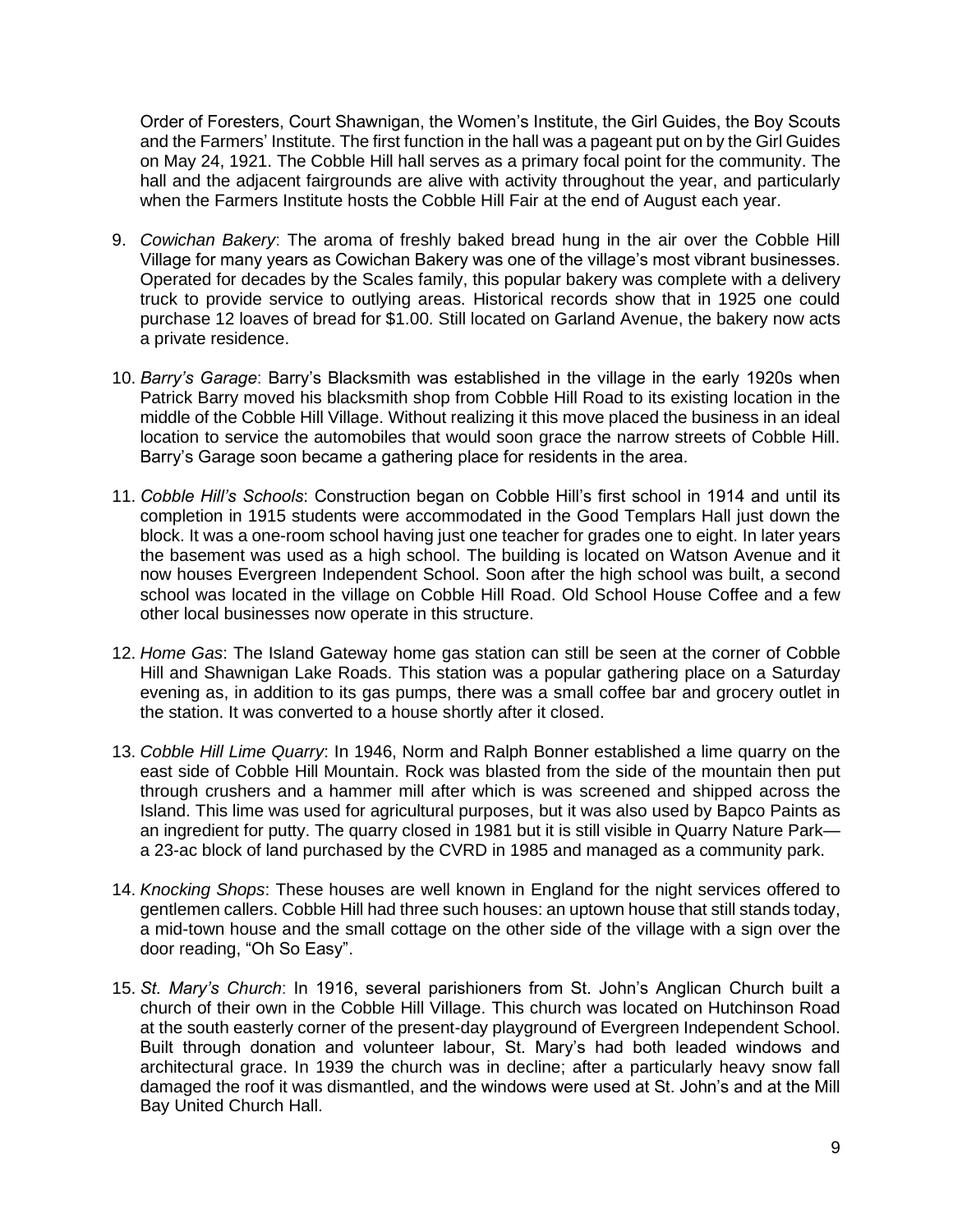- 16. *The Creamery*: Located close to where the Cobblestone Pub is now located, the Creamery played and important role in the life of Cobble Hill, providing milk, feed and supplies for the village and surrounding area. The Creamery also housed Cobble Hill's first library of sorts.
- 17. *James Dougan Memorial Cemetery*: This pioneer cemetery is nestled in a peaceful meadow, surrounded by trees, just east of the Douglas Hill subdivision off Cowichan Bay Road. It is one of the few privately-owned cemeteries in Canada. Named after one of the Cowichan Valley's first pioneer families, this cemetery exists on land first owned by James and Annie Dougan in 1887. Care and control of the James Dougan Memorial Cemetery rests with a Society incorporated in 1927.
- 18. *The Chapman Memorial*: The Chapman Memorial is located on Telegraph Road across from Arbutus Ridge Golf Course. It marks the grave of Richard Chapman, who died at the age of 20 after being injured in a barn raising on his parents' farm. The nearest doctor was at Ladysmith, hence he succumbed to his injuries without medical attention and was buried by his parents on the side of a field, as was often done at that time. The site became overgrown and dilapidated and was refurbished by the Cobble Hill Boy Scouts in the 1970s, and again by Chapman descendants in the late 1990s.
- 19. *The Anglican Church of Saint John the Baptist on Cobble Hill Road*: The Anglican Church of Saint John the Baptist on Cobble Hill Road was dedicated for worship in 1889 and continues to serve its parishioners' needs today. Its cemetery, the largest in Cobble Hill, is the final resting place for many prominent and interesting local individuals and has been the site of many organized historical tours.

# <span id="page-9-0"></span>**1.5 Population and Demographics**

The regional official community plan includes the harmonized population, housing and employment projections from all local area plans (LAP). The MOCP and local plans will include regional, sub-regional and electoral area projections. These projections are an important consideration in the development of local plans.

# <span id="page-9-1"></span>**1.6 Housing**

Existing housing projections are included in the OCP as Appendix I. Housing projections will be updated concurrently with population and employment projections.

As the community grows, Cobble Hill Village has the potential to become a more complete community where residents can live, work and enjoy many recreational amenities. A mix of residential and commercial development will be encouraged in the village core while commercial businesses will continue to be oriented around a heritage theme. Strict guidelines will ensure that new development is consistent with the village character. The types of commercial development found to be desirable to residents through the public input process include uses such as a bakery, restaurant, organic market, museum, tea room, coffee shop, bank/credit union and medical office, among others. The commercial core area will be expanded, through rezoning applications, along Garland Road.

Lands between the Evergreen School and the commercial core will be designated as Mixed-Use Residential, where additional small-scale commercial uses can be introduced. A farmers' market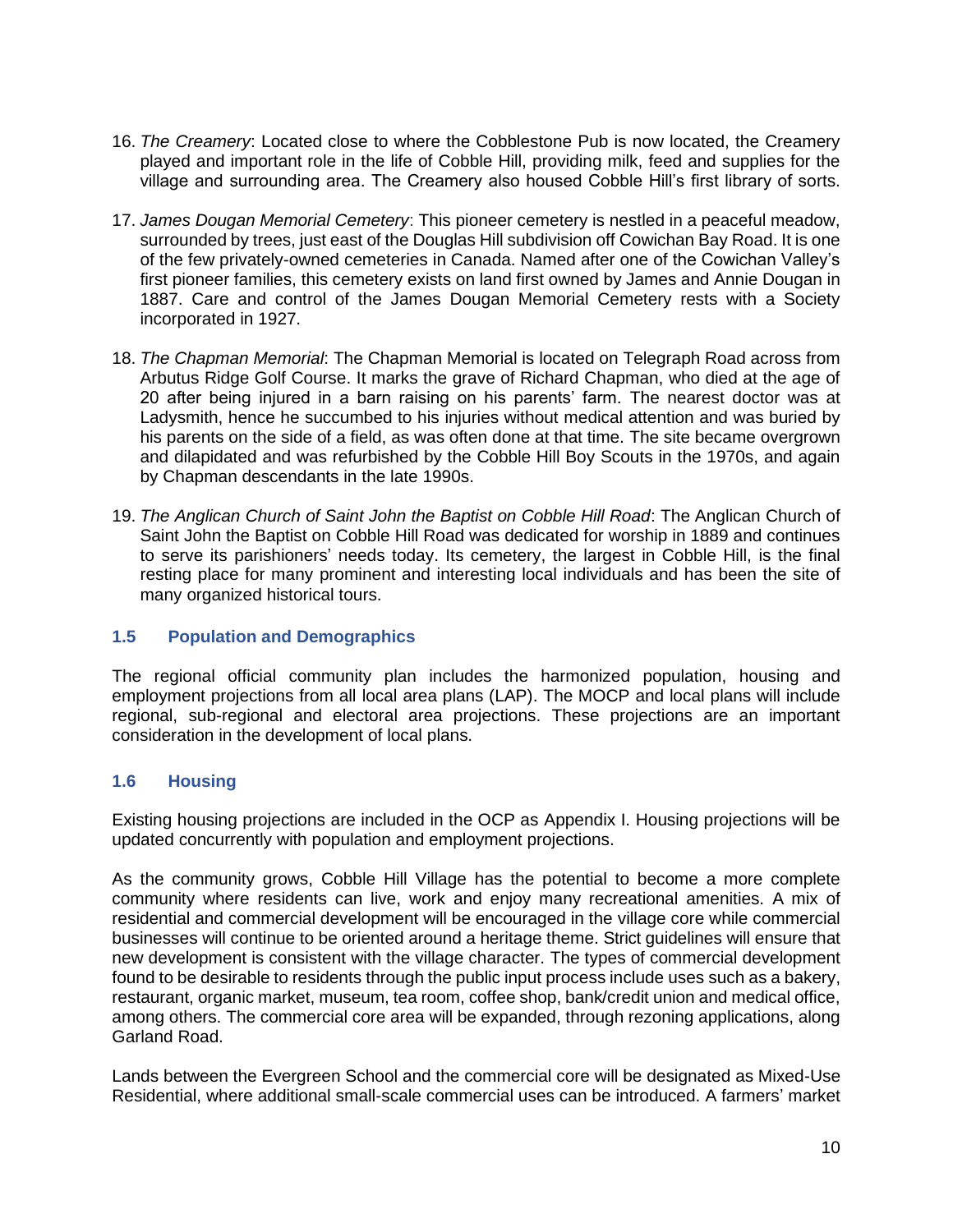and other secondary agricultural uses will be encouraged between the Fisher Road industrial area and the residential area. This will support agriculture and help to mitigate impacts of existing industrial uses on the village residential areas.

Industry will continue to flourish along Cobble Hill Road and in the northeast at the Fisher Road industrial area. Industrial development will be supported by encouraging uses that are compatible with the rural village setting and can provide employment opportunities.

Single-family residential neighbourhoods will remain predominant in Cobble Hill Village; however, the OCP recognizes the need for other forms of housing that can better accommodate a diverse population. Diverse housing types are required to address the changing demographics of the community, in particular the aging population on Vancouver Island, the high price of housing in relation to average family incomes, and the need to retain young people in the community to support a healthy economy.

# <span id="page-10-0"></span>**1.7 Local Planning Processes**

The OCP includes the local planning process for the harmonization of all LAPs. All nine LAPs are being harmonized through the creation of the OCP, which includes each local plan in Schedule B.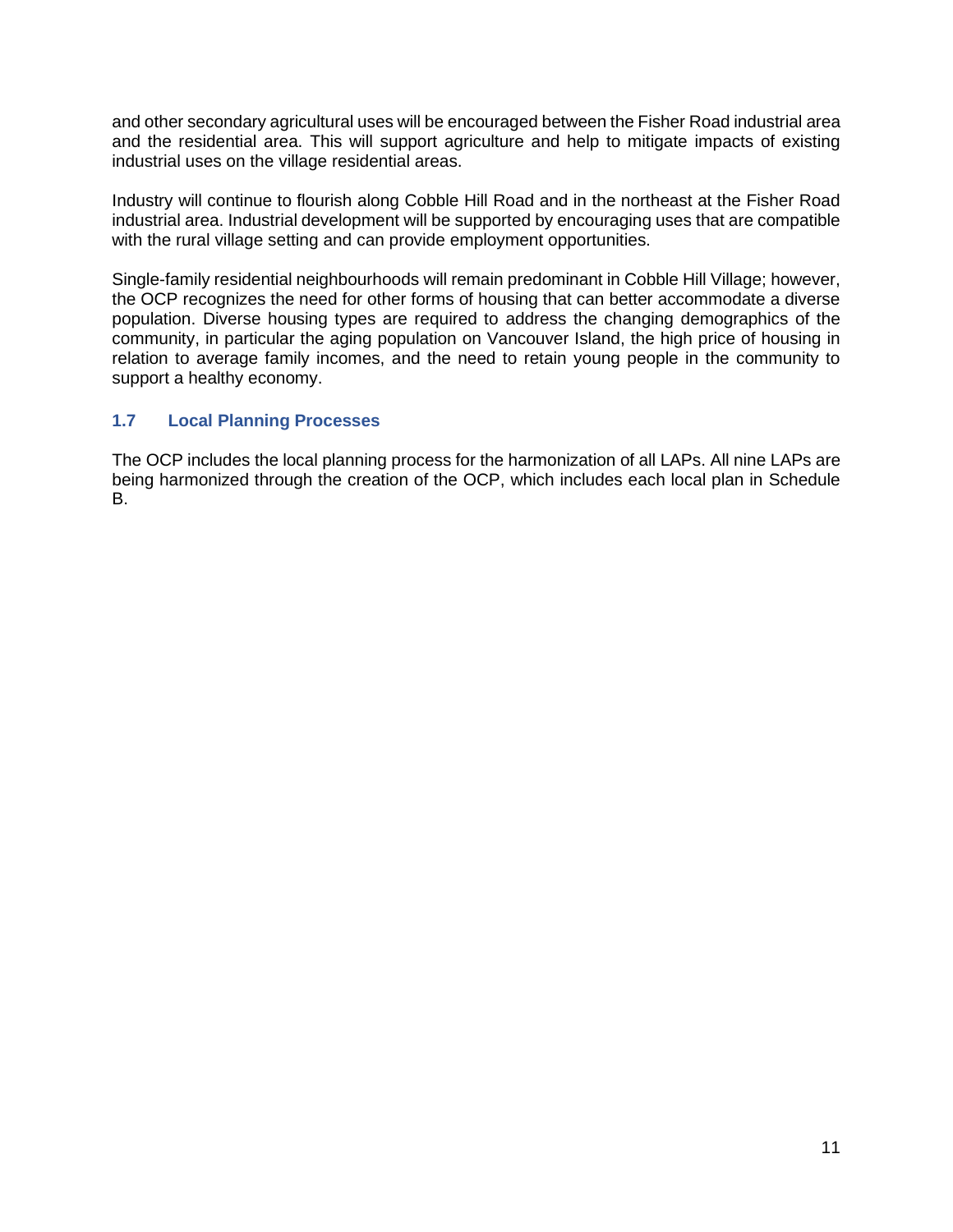# <span id="page-11-0"></span>**PART 2 LAND USE PLANNING DESIGNATIONS**

All future development must be consistent with the objectives and policies of the OCP and the area C Cobble Hill local plan. The regional land use designations are intended to reflect electoral area and regional commitments and aspirations. Both the regional designations and the local plan designations should be considered.

Except as shown on the Land Use Designation maps (see Schedule L, LC1 map series), land use designations generally follow parcel boundaries, and though not shown on the maps, the land use designations extend to the centre line of adjacent roads. Where land use designations split parcels, the boundary will be considered approximate.

Symbol Legend:

- Designations in both the OCP, Part 4 and area C Cobble Hill local plan.
- Designations in the OCP, Part 4.
- › Designations in the area C Cobble Hill local plan.
- Renewable Resource Agriculture
	- › Village Agriculture
- Renewable Resource Forestry
- Industrial
	- › Village Industrial
- **Institutional** 
	- › Village Institutional
- **Parks** 
	- › Village Parks
	- **Freshwater**
- Marine
- o Commercial
	- › General Commercial
	- › Highway Commercial
	- › Mixed-Use Village Commercial
	- › Tourist Commercial
	- **Village Commercial**
- o Residential
	- › Future Development
	- › Comprehensive Residential
	- › Manufactured Home Park
	- › Rural Residential
	- › Village Manufactured Home Park
	- › Village Mixed-Use Residential
	- › Village Residential
- Railway Transportation
- Settlement Node
- Roads and Servicing
- Temporary Use
- Heritage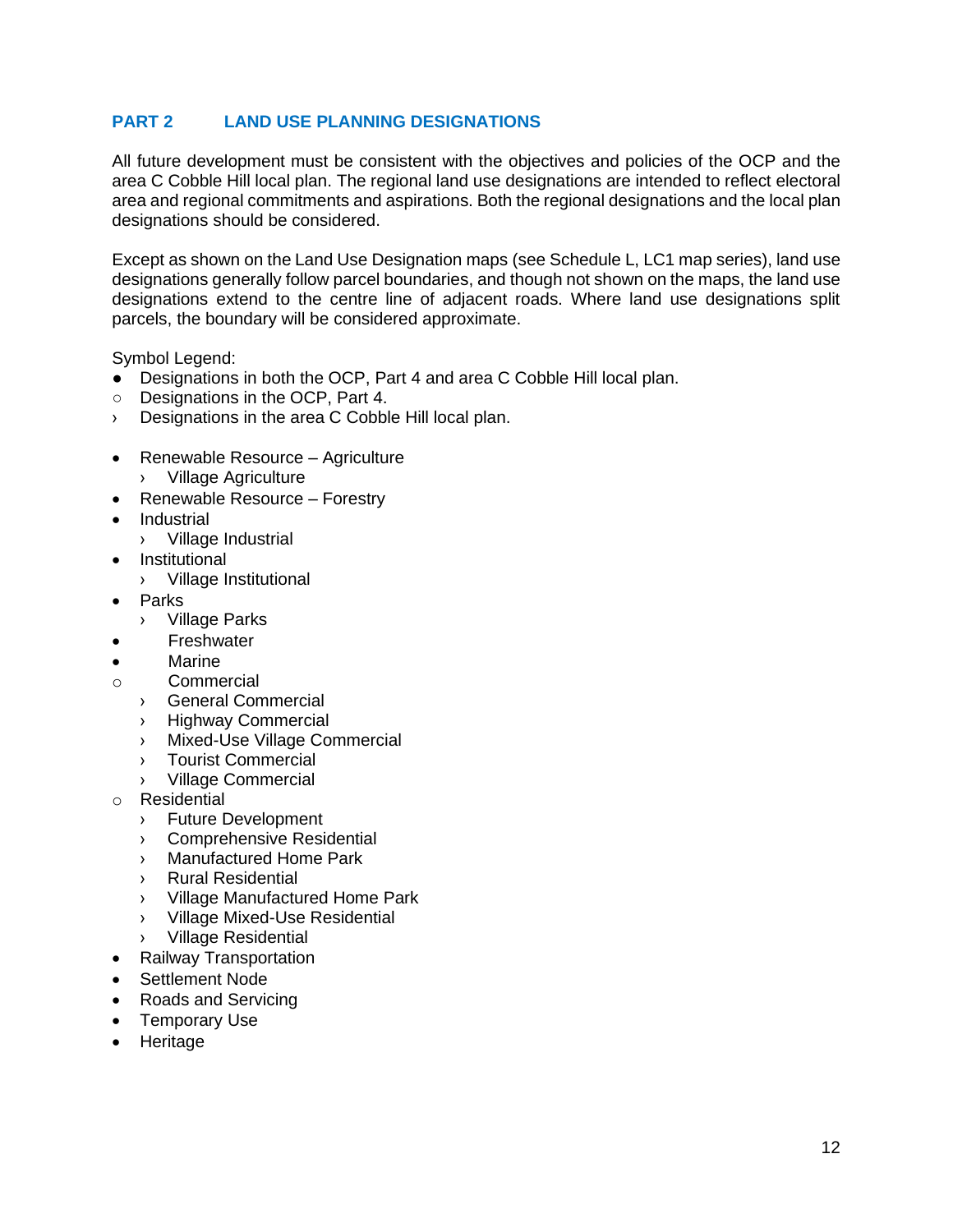# <span id="page-12-0"></span>**2.1 Growth Containment Boundary**

Growth containment boundary is a land use policy area that includes the village containment boundaries and urban containment boundaries in LAPs. It identifies lands that will support housing and employment growth.

The housing projections will be considered with technical assessments in scenarios in the modernization. Development outside of the containment boundary will also be considered.

### <span id="page-12-1"></span>2.1.1 Growth Containment Boundary Objectives

*To be considered in the modernization*. These objectives should complement the OCP objectives, not duplicate them.

### <span id="page-12-2"></span>2.1.2 Growth Containment Boundary Policies

The regional board:

- 1. Does not support servicing to lands outside of the village growth containment boundary.
- 2. Supports the South Sector Liquid Waste Management Plan to determine wastewater infrastructure requirements to service growth through 2050 with a cost-effective, resilient wastewater infrastructure plan and a long-term strategy to provide sustainable wastewater service.

### <span id="page-12-3"></span>**2.2 Renewable Resource – Agriculture Designation**

The Cowichan Valley has one of the warmest climates in Canada and some of the most diverse and fertile soils, suited to a wide variety of agricultural enterprises. Agriculture is an important sector of the economy and essential to the rural ambiance and beauty of the landscape. A primary goal of this local plan is to protect agricultural resource lands and the agricultural industry. Lands designated as Agricultural include areas with potential for a wide range of agricultural production and include land in the Agricultural Land Reserve as shown on Schedule D, DC1.1 Agricultural Land Reserve – Area C.

The Agriculture designation is also intended to support the agricultural sector by accommodating supplemental employment opportunities, home-based businesses and value-added opportunities to maintain the viability of farm businesses. Lands designated as Village Agriculture are specific to the area C local plan.

### Renewable Resource - Agriculture Designation

Lands designated as Agricultural include areas with potential for a wide range of agricultural production and include land in the Agricultural Land Reserve as shown on Schedule D, DC1.1 Agricultural Land Reserve – Area C. The Agriculture designation is also intended to support the agricultural sector by accommodating supplemental employment opportunities, home-based businesses and value-added opportunities to maintain the viability of farm businesses.

The OCP has the Agriculture objectives and policies. Additional objectives and policies specific to the local area may be considered in the modernization.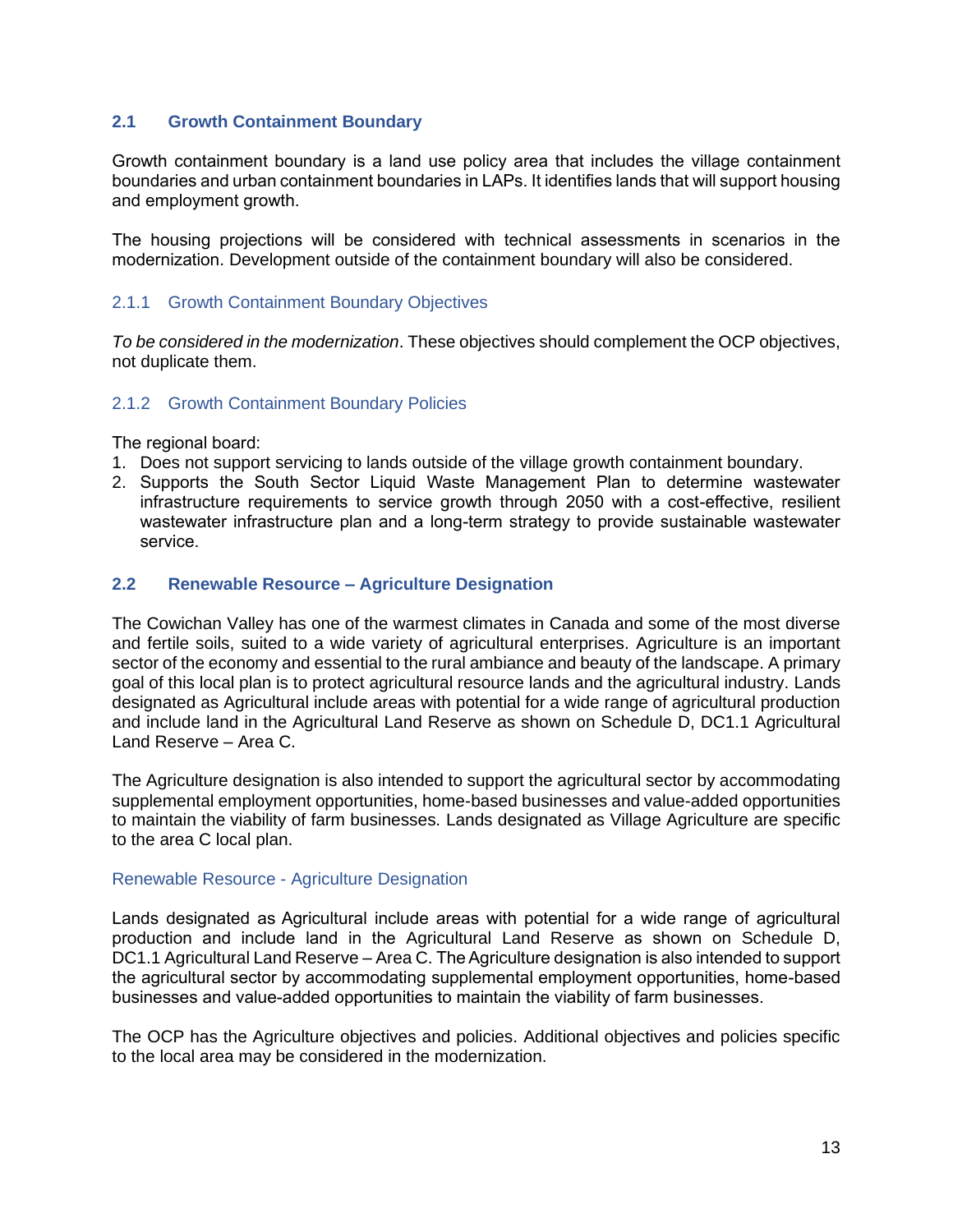# Village Agriculture Designation

The Village Agricultural designation applies to a parcel of land on the north side of Fisher Road. Although the parcel is within the Cobble Hill growth containment boundary, it is also in the Agricultural Land Reserve. The farm use is consistent with the agricultural heritage of the village and will continue to be supported.

## <span id="page-13-0"></span>2.2.1 Village Agriculture Objectives

- 1. Encourage a thriving agricultural industry with a wide range of agricultural and related uses.
- 2. Provide opportunities for a healthy, high quality diet for the community and visitors.
- 3. Encourage small lot agriculture and organic farms.
- 4. Encourage senior governments to require the labelling of trans-species and genetically modified organisms intended for human consumption.
- 5. Improve access to water for farmers.
- 6. Request the Province to update and digitize the Land Capability maps and prepare a document that describes the types of crops that can be grown on each soil type.
- 7. Develop a Cowichan Valley Food Charter, the Regional Agricultural Plan and other programs aimed at ensuring that residents have access to safe, nutritious food and that the agricultural industry continues to thrive, diversify and grow.

### <span id="page-13-1"></span>2.2.2 Village Agriculture Policies

The regional board:

- 1. Does not support the rezoning of A-1 Agricultural Resource parcels to A-2 (Small-lot Agricultural) or to other zones that would result in subdivision of agricultural land or a loss of arable land.
- 2. Does not support poor capability climate and soil constraints as a viable reason to contemplate subdivision or removal of land from the designation. Lower capability lands may be used for pasture, farm buildings, feedlots, greenhouses, farm reservoirs, wood lots or other uses accessory to the farm operation but not requiring arable land.

# <span id="page-13-2"></span>**2.3 Renewable Resource – Forestry Designation**

The Renewable Resource – Forestry designation is intended to accommodate forest management and other resource land uses. Each past official community plan adopted for the Cobble Hill area and larger South Cowichan region has recognized the importance of the forest resource as a renewable resource, even with the cyclical nature of the forest industry, the history of ownership, changes to provincial policy and private sector applications to develop forest lands.

Vancouver Island rainforests are characterized by a maritime climate with warm dry summers, mild winters and abundant precipitation. There is considerable documentation related to the global and national importance of these rainforests; they represent some of the most bio-diverse watersheds in the world. Species such as Douglas-fir, hemlock and cedar make these forests important not only to the economy but also to the natural environment, water supplies, fish and wildlife habitat and carbon sequestration. They total about 72% of the South Cowichan land base and are designated in this plan as Renewable Resource – Forestry. Unlike mainland BC forests, lands on south eastern Vancouver Island have a history of private ownership, beginning with the E&N Railway grant. In the 1870s, as part of its commitment to build the railway, the Province granted some two million acres, between Sooke and Campbell River, to the company charged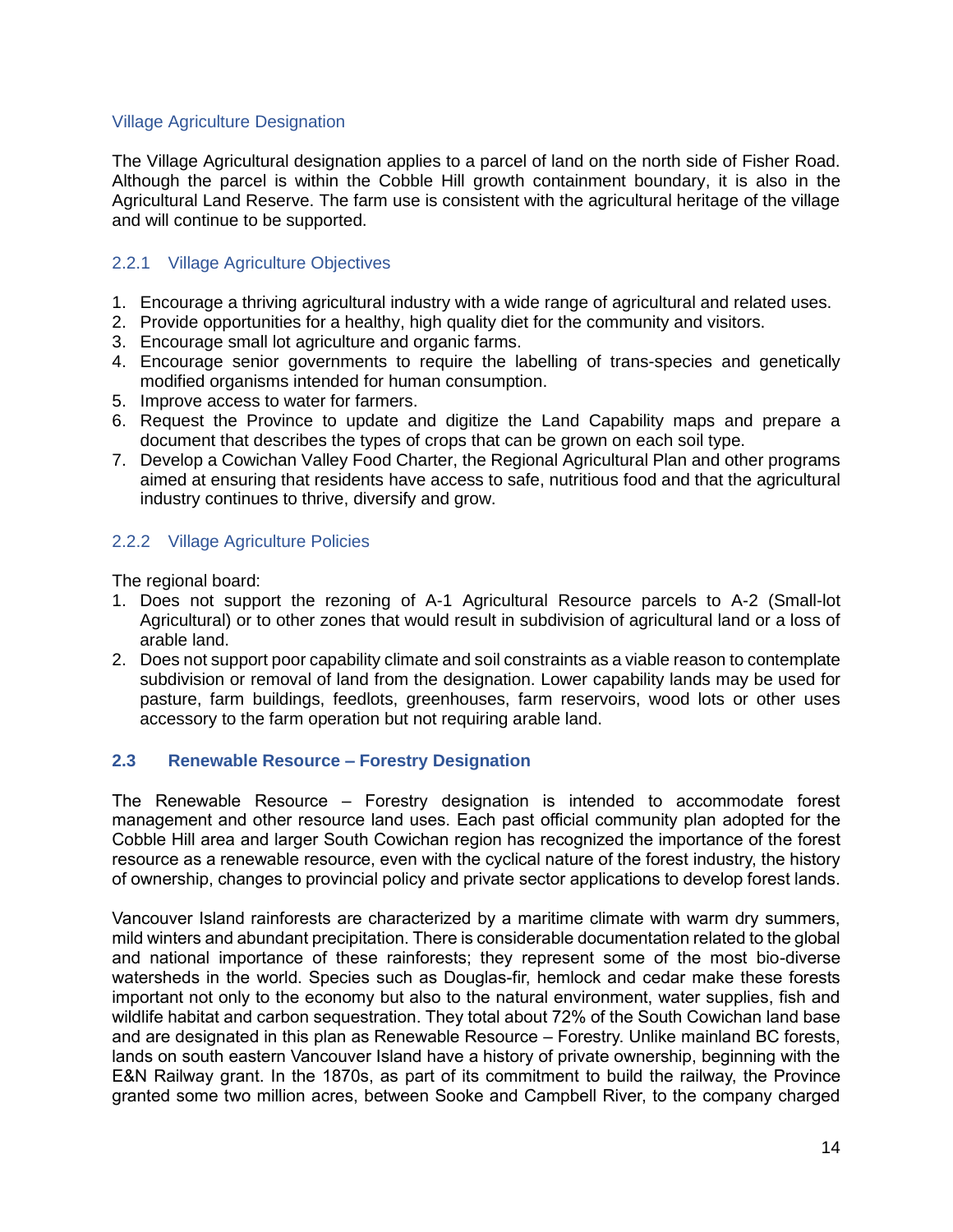with constructing the railway. Forest lands were subsequently sold or granted to private companies. Until recently, the local forest resource was linked to local manufacturing facilities and mills, providing employment and representing the most influential sector of the local economy.

Today, many of the economic ties no longer exist between the forest resource and the local community. Meanwhile, the economy is diversifying, and the relative importance of the service and tourism sectors is growing. Forestry will remain an important natural resource industry but will likely continue to decrease in absolute and relative terms, at least over the short and medium term, due to harvest declines and the closure of local sawmills. However, while the importance of forestry as an economic force has decreased, it will remain a critical economic sector over the long term, as a new generation of trees matures. Forestry management is a provincial responsibility and should be managed to support the sustainability of the industry, the resource and the natural environment. Private forest lands within tree farm licenses (TFL) cannot be used for other purposes, such as housing developments, and are assessed at low tax rates. Recently, the Province has allowed the release of large tracts of private forest lands from the tree farm licenses. Thousands of hectares of land have been sold on speculation, and new owners, or in some cases the real estate divisions of the forest companies, seek to develop housing or mixeduse commercial developments.

### Renewable Resource – Forestry Designation

The OCP has the Forestry objectives and policies. Additional objectives and policies specific to the local area may be considered in the modernization.

### <span id="page-14-0"></span>2.3.1 Renewable Resource – Forestry Designation Objectives

- 1. Encourage the Province to manage forestry and resource activities to the highest environmental standards.
- 2. Encourage the Province to ensure invasive plant species are managed on Crown lands and on private forest lands, especially in areas that have been logged and are at risk for increased generation of invasive plants.

# <span id="page-14-1"></span>2.3.2 Renewable Resource – Forestry Designation Policies

The regional board:

1. Supports re-designation of Forestry lands to Agricultural only when they have a minimum parcel size of 8 ha where lands are designated as Rural Resource.

### <span id="page-14-2"></span>**2.4 Industrial Designation**

A strong, diverse local economy requires that the local plan provides a policy framework that encourages industry, while at the same time ensures that new industrial development is environmentally clean, contributes to the quality of life for residents and strives to utilize community resources. Industrial supports secondary forestry manufacturing, value-added agriculture and high-tech industries that have the capability of providing a high standard of employment. There is one Industrial designation in the plan.

Light industrial uses will continue to be located in the northeast portion of Cobble Hill Village. A major challenge for Cobble Hill is planning for industry in close proximity to the residential core of Cobble Hill Village.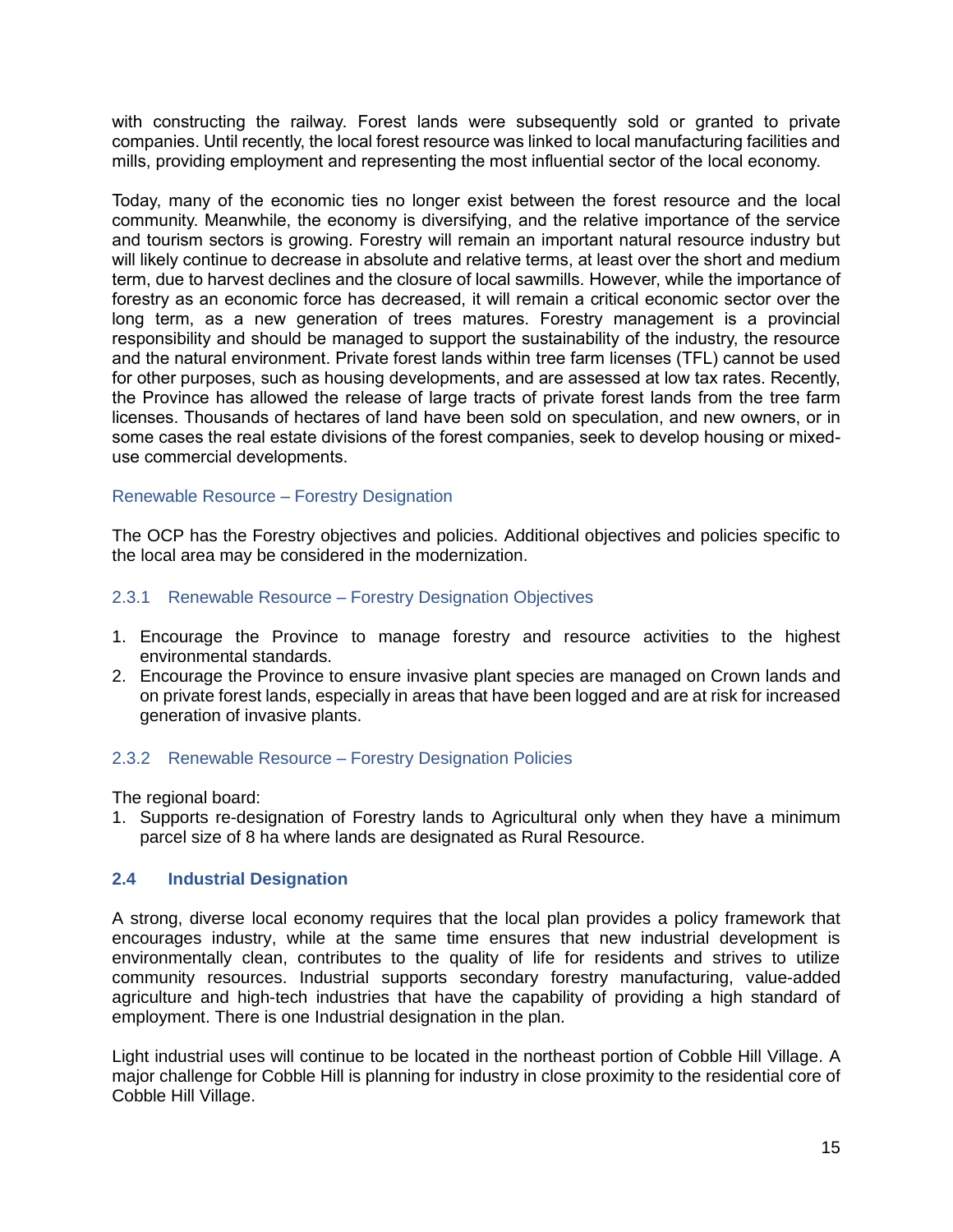## Industrial Designation

The OCP has the Industrial objectives and policies. Additional objectives and policies specific to the local area may be considered in the modernization.

### Village Industrial Designation

The Village Industrial provides for industrial uses that may enhance the village character by providing employment opportunities within the local community.

### <span id="page-15-0"></span>2.4.1 Village Industrial Objectives

1. Establish zoning standards to prohibit the use of dangerous or toxic materials.

### <span id="page-15-1"></span>2.4.2 Village Industrial Policies

The regional board:

1. Does not support proposals to expand the Industrial designation to adjacent lands.

# <span id="page-15-2"></span>**2.5 Institutional Designation**

Access to recreation and social infrastructure and the provision of community services is essential for the quality of life and social sustainability of the communities within the Cobble Hill plan area. There is also strong encouragement of institutional uses that provide services and enhance the well-being of the communities within the South Cowichan. There is one Institutional designation in the local plan area.

### Institutional Designation

The OCP has the Institutional objectives and policies. Additional objectives and policies specific to the local area may be considered in the modernization.

### Village Institutional Designation

As the Cobble Hill Village community grows, it will become even more important to ensure that appropriate institutional uses, such as schools and community halls, are provided for the needs of residents.

### <span id="page-15-3"></span>2.5.1 Village Institutional Objectives

1. Provide safe pedestrian and cycling linkages throughout the South Cowichan, with linkages between various land uses and neighbourhoods, to promote alternatives to automobiles and support active lifestyles.

### <span id="page-15-4"></span>2.5.2 Village Institutional Policies

*To be considered in the modernization.*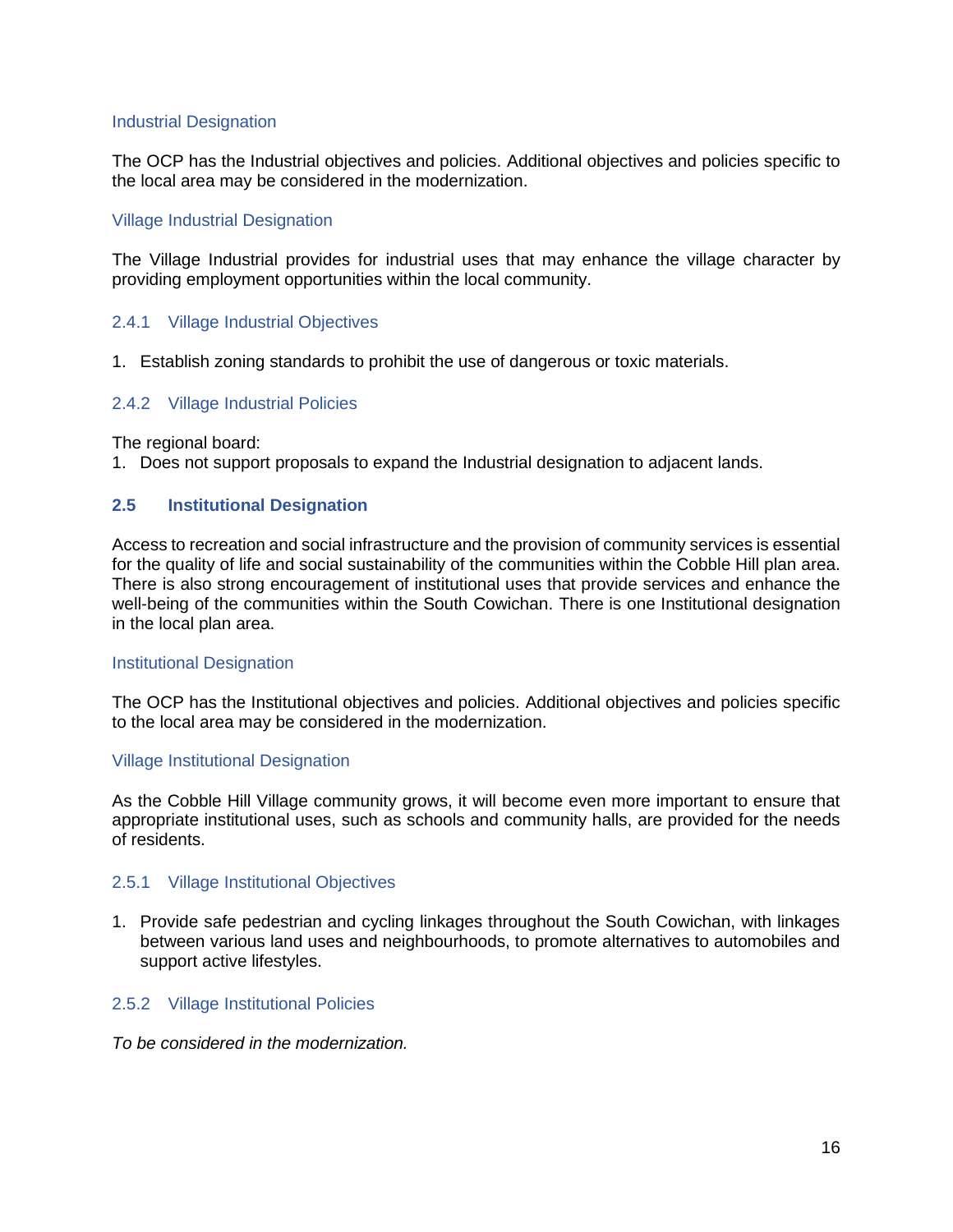# <span id="page-16-0"></span>**2.6 Parks Designation**

Access to recreation and social infrastructure and the provision of community services is essential for the quality of life and social sustainability of the communities within the South Cowichan. There are numerous parks in the local plan area, and the CVRD actively encourages additional acquisitions as suitable lands become available. As the population continues to grow, a high priority will be placed on the maintenance of existing parks and trails, and the acquisition of new ones, including trail linkages. See Parks Master for Area C for more information. The CVRD supports a collaborative approach to planning for parks. The plan has one Parks designation, Village Parks. As the Cobble Hill Village community grows, it will become even more important to ensure that a variety of recreational uses and trails is provided.

### <span id="page-16-1"></span>2.6.1 Parks Objectives

- 1. Improve pedestrian and cycling linkages throughout the South Cowichan, with linkages between various land uses and neighbourhoods.
- 2. Encourage alternatives to automobiles and support active lifestyles.
- 3. Encourage the Province of BC to allow for the creation of parkland on all Crown land due to the general shortage of Crown land in the local plan area.

# <span id="page-16-2"></span>2.6.2 Parks Policies

The regional board:

- 1. Encourages a range of community parks, neighbourhood parks and tot-lots, for a diverse population.
- 2. Supports community participation in the planning, development and stewardship of community parks and trails.

### <span id="page-16-3"></span>2.6.3 Village Parks Objectives

- 1. Acquire new parkland and maintain and improve existing parks, including Galliers Road Park and Memorial Park, for the leisure and enjoyment of residents and visitors.
- 2. Develop a trail network that is aesthetically pleasing and encourages walking and cycling, between residential neighbourhoods and commercial, industrial, institutional and recreational areas.
- 3. Enhance and improve community interaction and vibrancy by providing additional parks.
- 4. Maintain and improve Galliers Road Park, including the basketball court, playground, picnic area, walking trails and restroom facilities within the park, for the recreation and enjoyment of residents and visitors.
- 5. Maintain and improve Memorial Park as a gathering place during Remembrance Day and other celebrations, as this park has historical and cultural significance to the community.
- 6. Provide Provincial Government with an expression of interest in any provincially held lands to be declared surplus within the village plan area.
- 7. Identify Cobble Hill Village area a potential park acquisition area.
- 8. Support development of an efficient trails and pathways network through the village from Quarry Nature Park to Cobble Hill School, with linkages to commercial and residential areas.

# <span id="page-16-4"></span>2.6.4 Village Parks Policies

The regional board: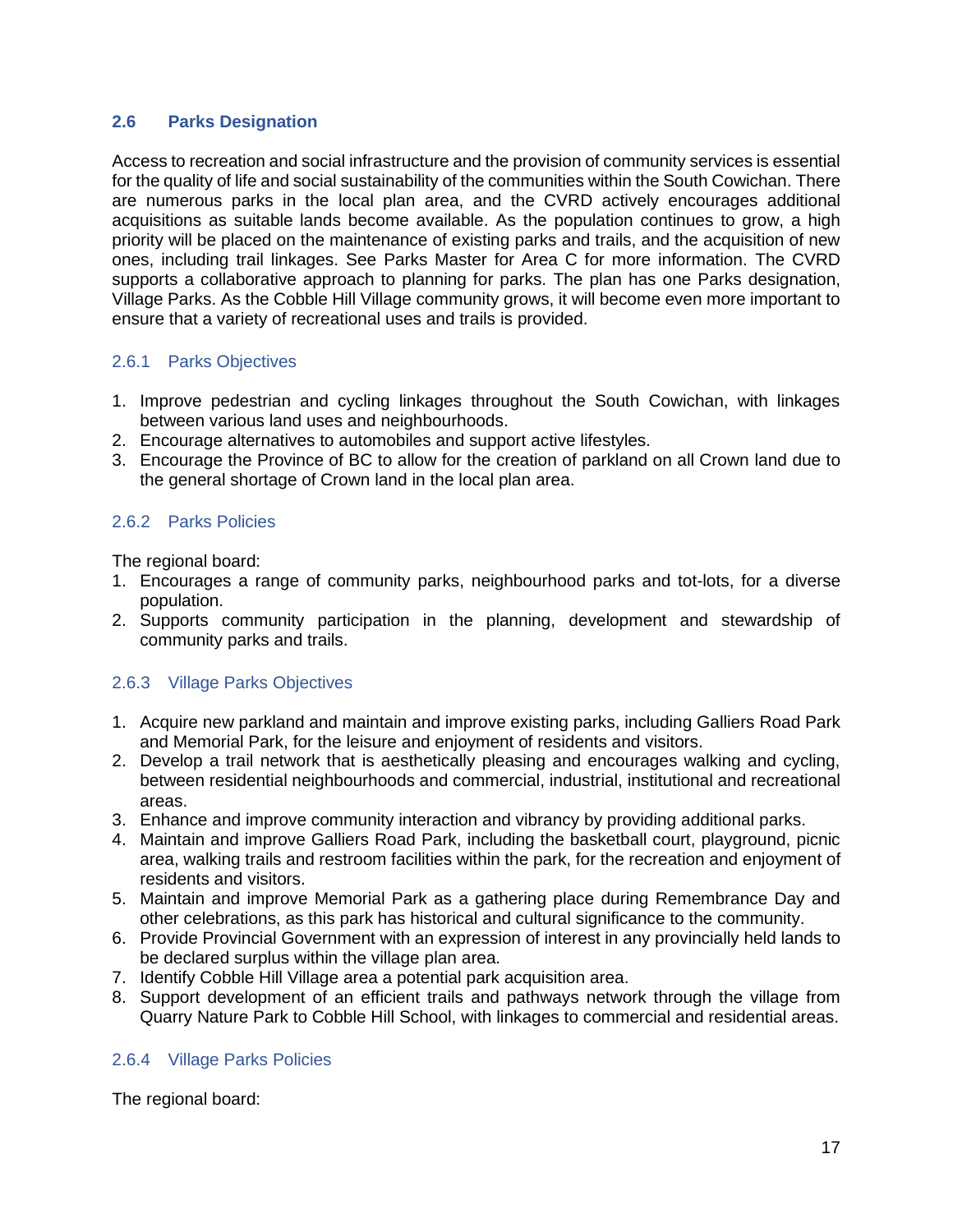1. Encourages healthy, vibrant and aesthetically pleasing community with an abundance of indoor and outdoor public and open spaces.

# <span id="page-17-0"></span>**2.7 Freshwater and Marine Designations**

There are two water designations in the local plan area, Freshwater and Marine. These water designations are provided to ensure that lake water is conserved and habitat protected, and that the marine waters are managed and protected to the highest degree possible. Dougan Lake is the only lake within the plan area.

### Freshwater Designation

The primary purpose of the Freshwater designation is to protect the quality and quantity of water for potential potable water use and the biodiversity of sensitive lake ecosystems.

### Marine Designation

There is one marine water designation in the local plan area, Marine. This designation is provided to ensure that the marine waters are managed and protected to the highest degree possible. A marine OCP for electoral areas A, C, D, F, G and H will be developed in the modernization as a separate plan with robust objectives and policies for electoral areas with marine areas.

# <span id="page-17-1"></span>2.7.1 Freshwater Objectives

- 1. Conserve, manage and protect water supplies for human use and ecosystem health.
- 2. Protect freshwater ecosystems, wildlife habitat and species.

# <span id="page-17-2"></span>2.7.2 Freshwater Policies

The regional board: *To be considered in the modernization.*

### <span id="page-17-3"></span>2.7.3 Marine Objectives

- 1. Recognize the international importance of Satellite Channel for fisheries, food security, tourism and marine wildlife.
- 2. Ensure that marine areas are protected from the impacts of human developments.
- 3. Protect marine ecosystems, wildlife habitat and species.

# <span id="page-17-4"></span>2.7.4 Marine Policies

The regional board:

- 1. Will not support the creation of bulkheads, seawalls with land fill and similar engineering works due to the deleterious effects this has on beach sediment transfer and accumulation zones.
- 2. Does not support foreshore leases for aquaculture.

### <span id="page-17-5"></span>**2.8 Commercial Designation**

The Commercial designations are intended to support a diverse range of commercial businesses, offices, convenience stores and personal services establishments. Within the Commercial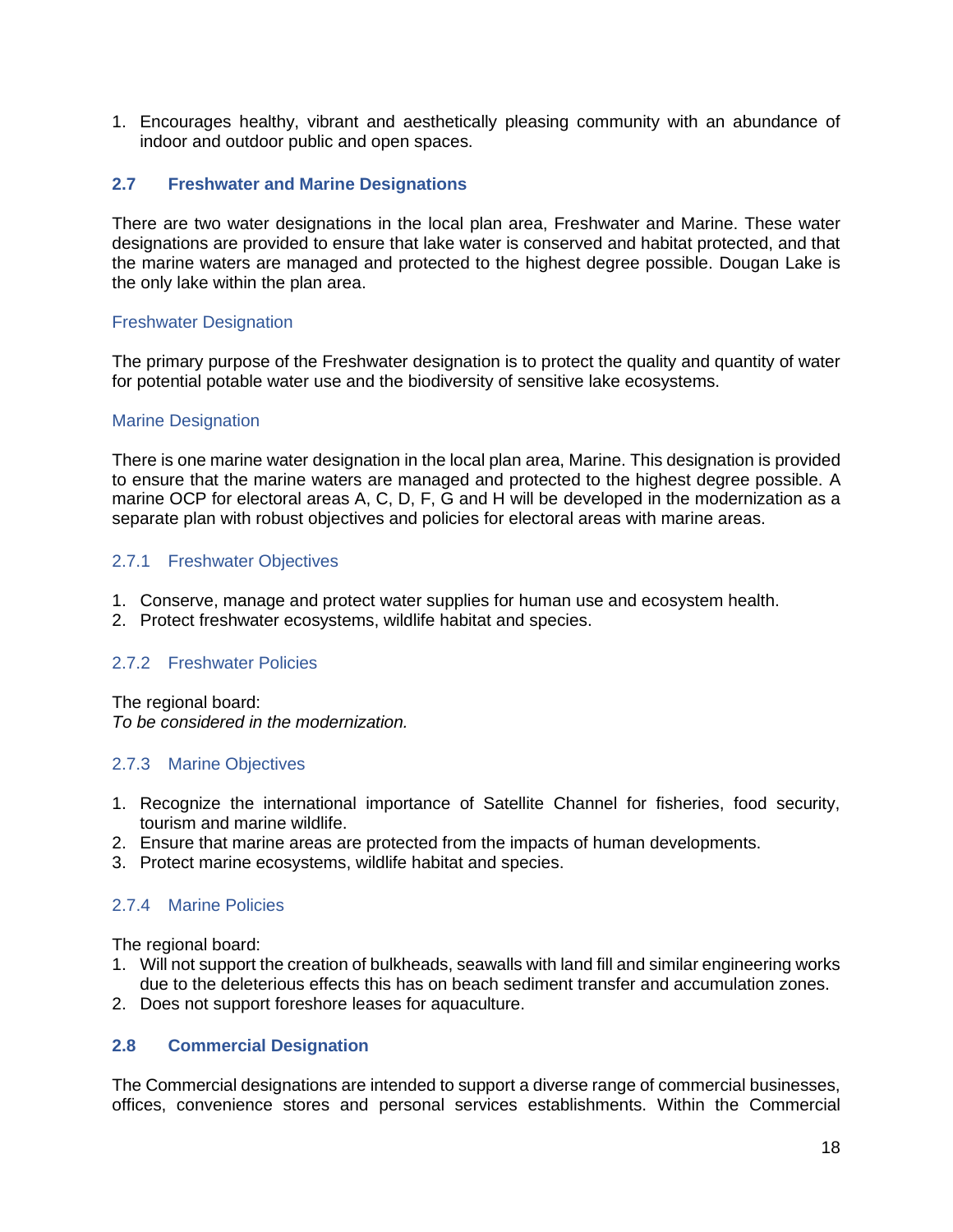designations the implementing zoning bylaw will allow one dwelling unit per parcel, accessory to a commercial use. Commercial uses will be small scale and aimed toward serving the needs of the local community. New commercial uses will be in keeping with the small-scale, heritage character.

There are five Commercial designations in the local plan area.

## General Commercial Designation

Lands are designed as General Commercial on Cowichan Bay Road (Valleyview Mall), on the northeast side of Fisher Road and the Trans-Canada Highway (TCH), on Fisher Road (between Fisher Road and the TCH), at Cobble Hill Road and the TCH (Laughing Llama), at Nightingale Road and the TCH, and at Arbutus Ridge.

### Highway Commercial Designation

The Highway Commercial designation is intended to accommodate service stations, restaurants and other commercial uses that address the needs of motorists. Lands included in this designation are located along the Trans-Canada Highway in Cobble Hill. Mixed-Use Village Commercial

The Mixed-Use Village Commercial supports mixed-use development with commercial uses on the main or ground floor and residential units above, and low-density multi-family residential uses, not exceeding 20 units per ha.

### Tourist Commercial Designation

The Tourist Commercial designation is intended to accommodate a variety of tourist and recreational commercial uses, such as hotels, restaurants and campgrounds

# Village Commercial Designation

The Village Commercial supports a diverse range of small-scale commercial uses in Cobble Hill Village. All commercial uses permitted in the village area should be compatible with the surrounding residential and agricultural community.

# <span id="page-18-0"></span>2.8.1 General Commercial Objectives

- 1. Locate commercial development in appropriate areas, ensuring that population densities and transportation access are considered when planning for commercial development.
- 2. Link heritage tourism and agri-tourism with commercial development.
- 3. Despite its designation as Commercial on the plan map (see Schedule L, LC1 map series), permit zoning the core area of Arbutus Ridge as Comprehensive Development (as opposed to Commercial) in the implementing zoning bylaw, with a mix of commercial and public uses being permitted on that site.

### <span id="page-18-1"></span>2.8.2 General Commercial Policies

The regional board: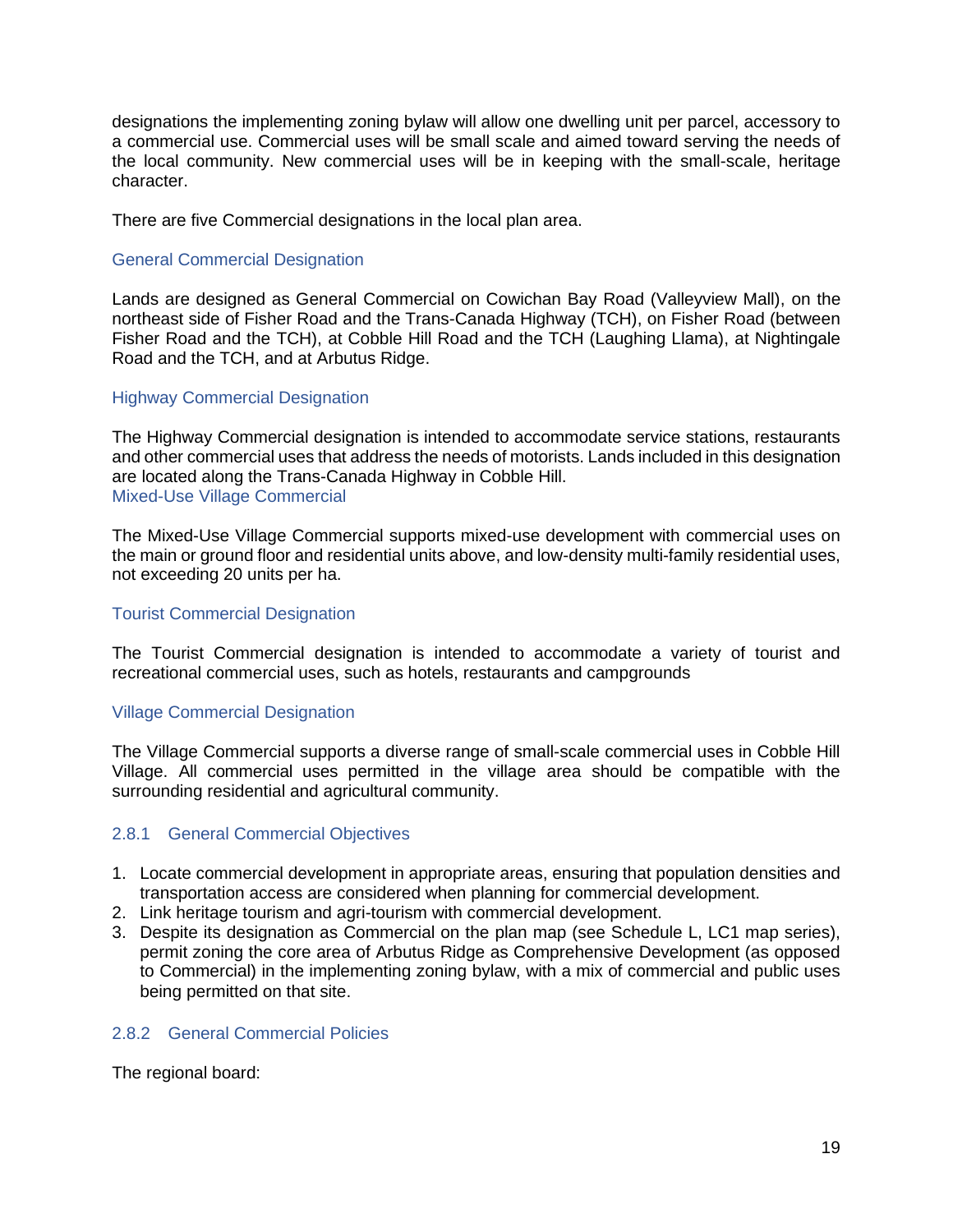1. Encourages additional future general commercial uses to locate within the Cobble Hill village containment boundary to encourage a complete, healthy village area where residential areas are located in close proximity to commercial uses.

# <span id="page-19-0"></span>2.8.3 Highway Commercial Objectives

- 1. Provide commercial development in appropriate areas, ensuring that population densities and transportation access is considered when planning for commercial development.
- 2. Link heritage tourism and agri-tourism with commercial development.

# <span id="page-19-1"></span>2.8.4 Highway Commercial Policies

The regional board:

1. Discourages additional Highway Commercial lands along the Trans-Canada Highway or the major network roads.

# <span id="page-19-2"></span>2.8.5 Mixed-Use Village Commercial Objectives

- 1. Encourage a vibrant and active commercial area in Cobble Hill Village.
- 2. Improve the aesthetic character of the commercial core and ensure that commercial establishments are in keeping with the small-scale, village atmosphere.
- 3. Encourage residential development above commercial businesses.
- 4. Increase commercial opportunities and employment within Cobble Hill Village.
- 5. Ensure commercial uses are located in the core area of the community, where they can be serviced efficiently and are accessible by alternative transportation modes such as cycling, walking and public transit.
- 6. Ensure commercial activities enhance the small-scale, heritage and agricultural character of Cobble Hill Village.
- 7. Develop a complete village area where there is a healthy mix of commercial and residential development.
- 8. Development is connected to community water and sewer system.
- 9. Height and scale of the development is in keeping the rural heritage character of Cobble Hill Village.
- 10. Encourage walkways or trails within the commercial core area as development or redevelopment proceeds.

# <span id="page-19-3"></span>2.8.6 Mixed-Use Village Commercial Policies

The regional board:

*To be considered in the modernization.*

# <span id="page-19-4"></span>2.8.7 Tourist Commercial Objectives

- 1. Provide commercial development in appropriate areas, ensuring population densities and transportation access are considered when planning for commercial development.
- 2. Link heritage tourism and agri-tourism with commercial development.

# <span id="page-19-5"></span>2.8.8 Tourist Commercial Policies

The regional board: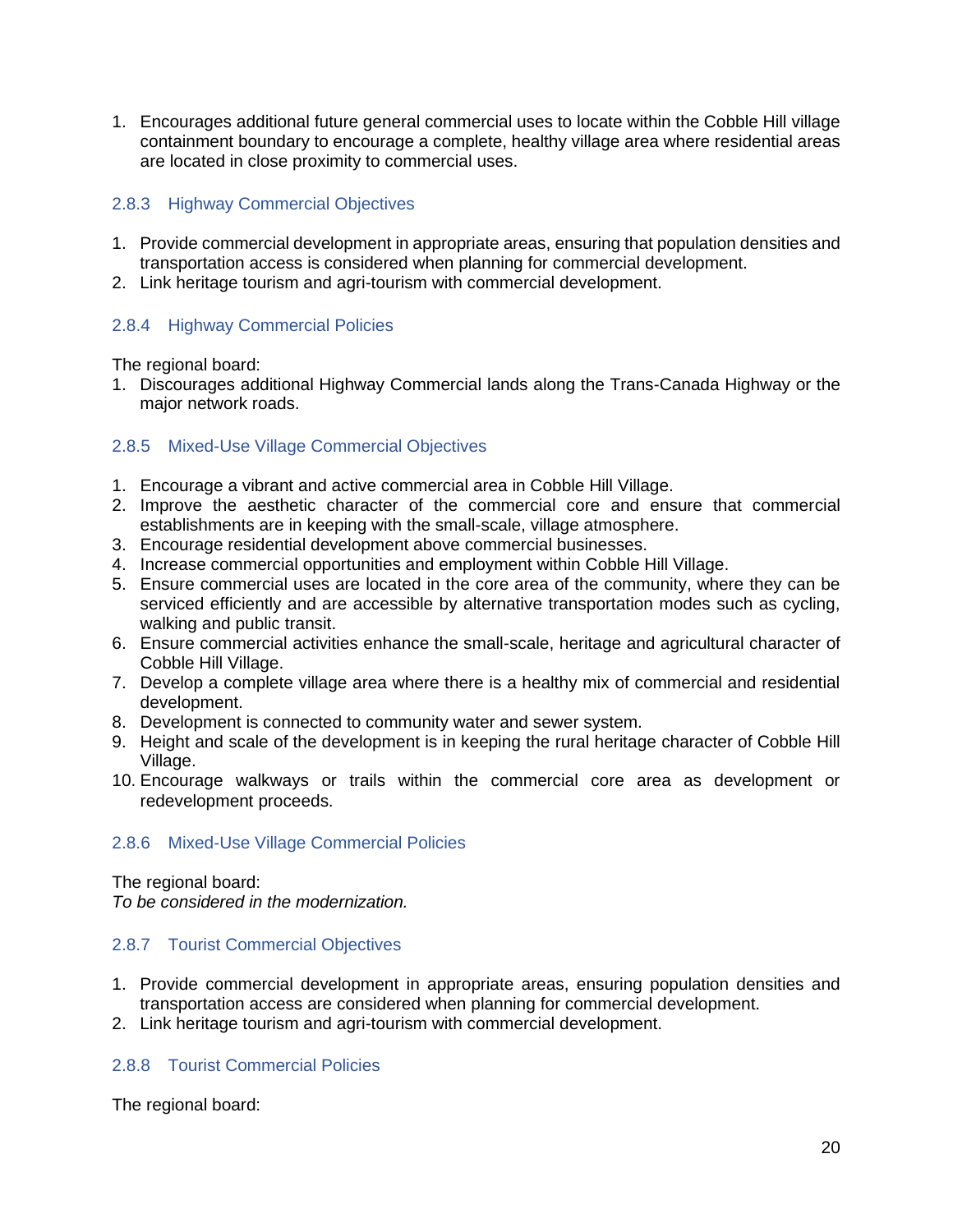## *To be considered in the modernization.*

# <span id="page-20-0"></span>2.8.9 Village Commercial Objectives

- 1. Cobble Hill Village is a vibrant and active commercial area.
- 2. Improve the aesthetic character of the commercial core and ensure commercial establishments are in keeping with the small-scale, village atmosphere.
- 3. Improve the local economy and raise quality of life by increasing commercial opportunities and employment within Cobble Hill Village.
- 4. Ensure commercial uses are located in the core area of the community, where they can be serviced efficiently and are accessible by alternative transportation modes such as cycling, walking and public transit.
- 5. Ensure commercial activities enhance the small-scale, heritage and agricultural character of Cobble Hill Village.
- 6. Encourage a complete village area where there is a healthy mix of commercial and residential development.
- 7. Identify and conserve heritage resources, including buildings, structures, cemeteries, landscape features, sites and objects.
- 8. Identify potential heritage resources and protect them from impacts that would destroy their heritage attributes.
- 9. Promote heritage resources as the distinct identity of the Cobble Hill area.
- 10. Implement the Community Heritage Register of buildings, structures, cemeteries, landscape features, sites and objects.
- 11. Develop a Community Heritage Strategic Plan to identify community heritage values, recognize heritage resources, establish linkages between socio-economic development and community heritage, and celebrate the history and unique identity of Cobble Hill.
- 12. Record the history of Cobble Hill. This may be through funding, inclusion of heritage resources on the Community Heritage Register and consideration of museums and heritage conservation as community amenity contributions.
- 13. Develop an archaeological overview assessment to identify areas of archaeological interest including consultation with First Nations whose traditional territories include lands within the local plan area, and with the Province.
- 14. Prepare a community heritage action plan to foster public awareness, understanding and appreciation of local cultural and architectural history.
- 15. Development of an action plan shall include a mapping strategy, heritage tours and promotional and educational materials such as interpretive signage and brochures, including the ancient archaeological pre-history of the local plan area.
- 16. Establish zoning standards for additional neighbourhood pub use will be considered based upon the following criteria:
	- a. There should be clear evidence that there is a local demand for a new neighbourhood pub facility;
	- b. The neighbourhood pub shall not generate excessive traffic on local residential roads and shall not create traffic safety problems;
	- c. The neighbourhood pub must be serviced by a community water system and a community sewer system;
	- d. The site is developed in a manner harmonious with adjacent development with respect to scale, building height and overall appearance;
	- e. Community amenity contributions are provided; and
	- f. Public trails and walkways are provided.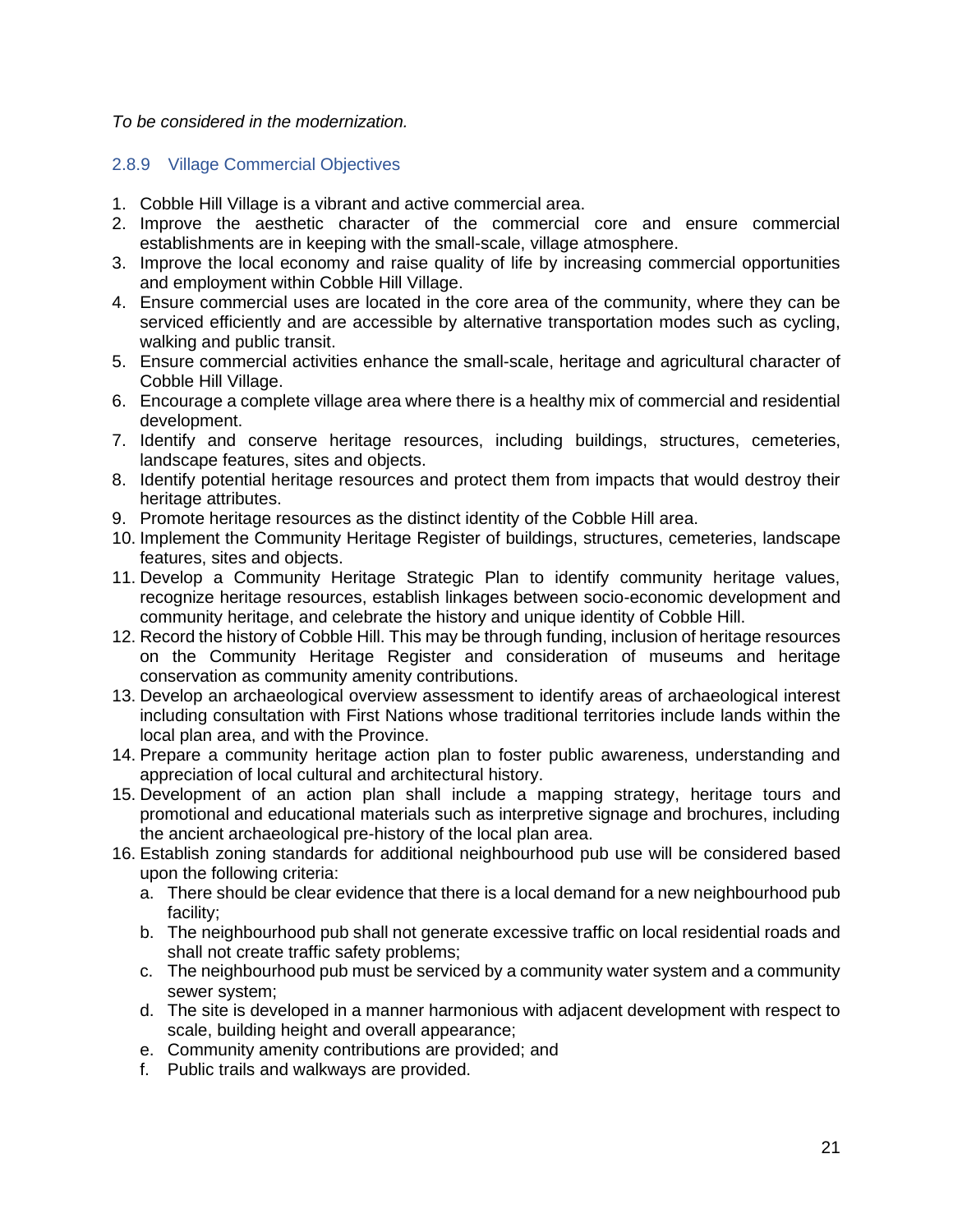### <span id="page-21-0"></span>2.8.10 Village Commercial Policies

*To be considered in the modernization.*

## <span id="page-21-1"></span>**2.9 Residential Designation**

The OCP seeks to achieve a balanced mix of residential uses to better meet the needs of a diverse population within the village area. The majority of residential development will continue to be single-family dwellings. Emphasis will also be placed on providing housing opportunities for seniors through assisted care developments and multiple family housing. To provide for a livelier commercial core area and accommodate a diversity of housing, residential uses will be permitted above commercial businesses and rezoning applications will be encouraged to provide lowdensity (e.g. 18-20 units per ha).

There are seven Residential designations in the local plan area.

### Future Development

The Future Development designation is intended for the growth containment boundary, which includes the commercial nodes and the residential settlement areas in general proximity to them. The Future Development designation will be developed in modernization.

### Comprehensive Residential

The Comprehensive Residential designation is intended solely to accommodate a single-family residential lifestyle within the Arbutus Ridge Development east of Telegraph Road in Cobble Hill.

### Manufactured Home Park

The Manufactured Home Park designation recognizes the importance of mobile homes to the range of housing options available in the local plan area. The Manufactured Home Park designation applies to mobile home parks located outside of growth containment boundaries, including the Fisher Road and Burnham mobile home parks.

### Rural Residential

The Rural Residential designation is intended to accommodate a range of rural lifestyle options outside of the Cobble Hill growth containment boundary and to provide a buffer between resource lands (agriculture and forestry) and residential parcels, to reduce the potential for land use conflicts and provide a rural residential housing option.

### Village Manufactured Home Park Residential

The existing manufactured home park in Cobble Hill Village is an essential component in providing for affordable and rental housing in Cobble Hill Village.

### Village Mixed-Use Residential

The Village Mixed-Use Residential designation provides for a gradual increase in commercial activity in the Cobble Hill Village growth containment boundary by providing a commercial option within a residential area, while still allowing for a principal single-family residential use.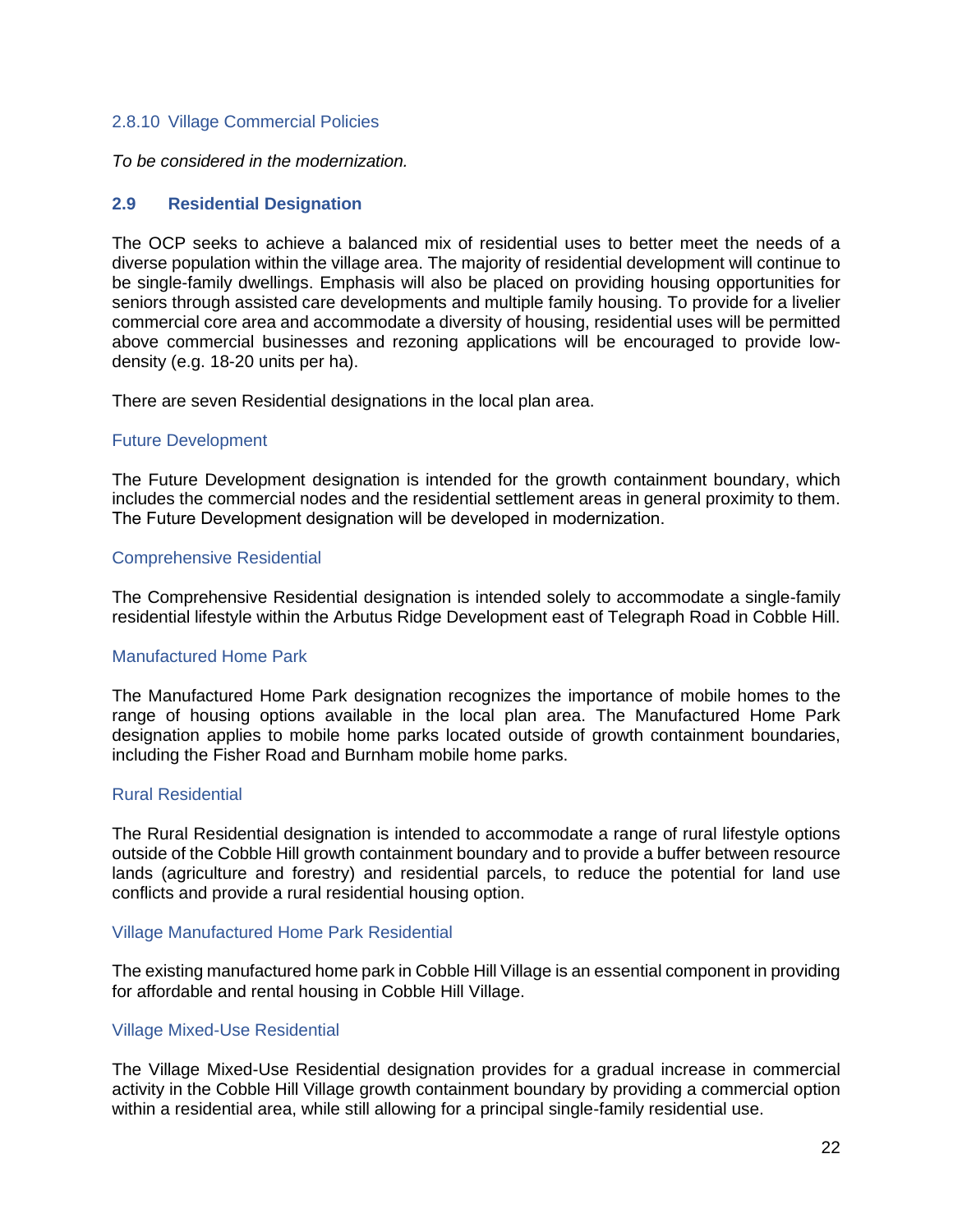### Village Residential

The Village Residential designation is intended accommodate a range of housing types in the Cobble Hill Village growth containment boundary. The guiding principles for the Cobble Hill Village area have indicated that Cobble Hill residents wish to have a balanced mix of residential uses to better serve the interests of a diverse population in the future. Future residential development will be achieved through infilling in the existing residential areas. While most of the area will continue to accommodate a single-family dwelling lifestyle, priority will also be placed on providing housing opportunities for working families and for seniors within the village area, through aging in place developments and low-density multiple family housing. Lower residential densities will be encouraged farther from the core village commercial area; therefore, to a large degree residential land use patterns will be influenced by existing land use patterns as well as a slow, steady population growth rate. Additionally, secondary suites and secondary dwelling units will be encouraged within principal single-family dwellings. These diverse housing opportunities will serve to satisfy the needs of residents in terms of affordability, special needs, rentals and seniors' housing.

### <span id="page-22-0"></span>2.9.1 Future Development Objectives

*To be considered in the modernization*.

- <span id="page-22-1"></span>2.9.2 Future Development Policies
- *To be considered in the modernization*.
- <span id="page-22-2"></span>2.9.3 Comprehensive Residential Objectives
- 1. Provide for comprehensive residential development.
- <span id="page-22-3"></span>2.9.4 Comprehensive Residential Policies

*To be considered in the modernization*.

### <span id="page-22-4"></span>2.9.5 Manufactured Home Park Objectives

1. Provide a wide range of housing and lifestyle options for various stages of life and different community lifestyles.

### <span id="page-22-5"></span>2.9.6 Manufactured Home Park Policies

The regional board:

1. Encourages adequate arrangements for the relocation of tenants, including into housing units within the new development, where redevelopment of a manufactured home park is contemplated.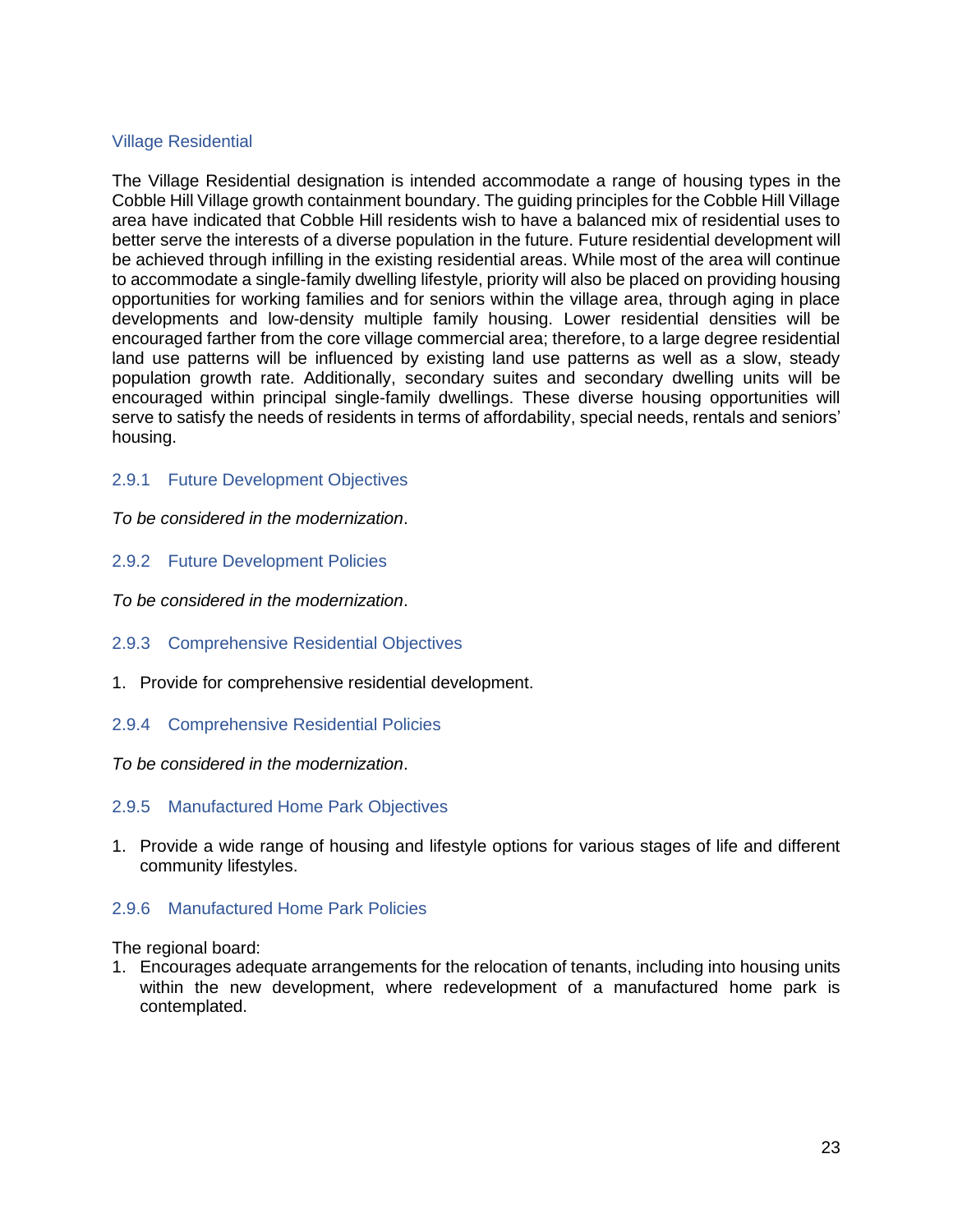# <span id="page-23-0"></span>2.9.7 Rural Residential Objectives

- 1. Maintain large parcels (generally over 4 ha) to accommodate a large lot rural residential lifestyle and, in some cases, to provide a buffer between resource lands and higher density residential lands.
- 2. Develop a development permit for solar orientation.

# <span id="page-23-1"></span>2.9.8 Rural Residential Policies

The regional board:

- 1. Will not permit new community water or sewer systems outside of the growth containment boundary. For parcels that are connected to an existing community water system, a minimum parcel size of 0.4 ha is required.
- 2. Permits day care centres for up to eight persons, within single-family residences.

# <span id="page-23-2"></span>2.9.9 Village Manufactured Home Park Objectives

- 1. Provide a wide range of housing and lifestyle options for various stages of life and different community lifestyles.
- 2. Provide incentives for developers to construct multi-family dwellings and, in turn, have a more vibrant village centre.
- 3. Mitigate conflicts between different densities of residential development arising from height, massing and design.

## <span id="page-23-3"></span>2.9.10 Village Manufactured Home Park Policies

The regional board:

1. Encourages owners applying to rezone manufactured home parks for redevelopment to make adequate arrangements for the relocation of manufactured home park tenants, including relocation to housing units in the new development.

# <span id="page-23-4"></span>2.9.11 Village Mixed-Use Residential Objectives

- 1. Provide a sufficient supply of housing to allow for anticipated growth.
- 2. Provide incentives for developers to construct multi-family dwellings and in turn have a more vibrant village centre.
- 3. Ensure that housing is clustered and scaled to encourage the continued development and enjoyment of greenspace, parks, trails and recreational lands.
- 4. Provide for residential development as a logical extension of the existing community, which maintains the small-scale, rural village character of the community and allows for a slow, steady population growth rate.
- 5. Mitigate conflicts between different densities of residential development arising from height, massing and design.

### <span id="page-23-5"></span>2.9.12 Village Mixed-Use Residential Policies

The regional board:

1. Supports new development maintains and promotes the unique heritage and rural character of Cobble Hill Village.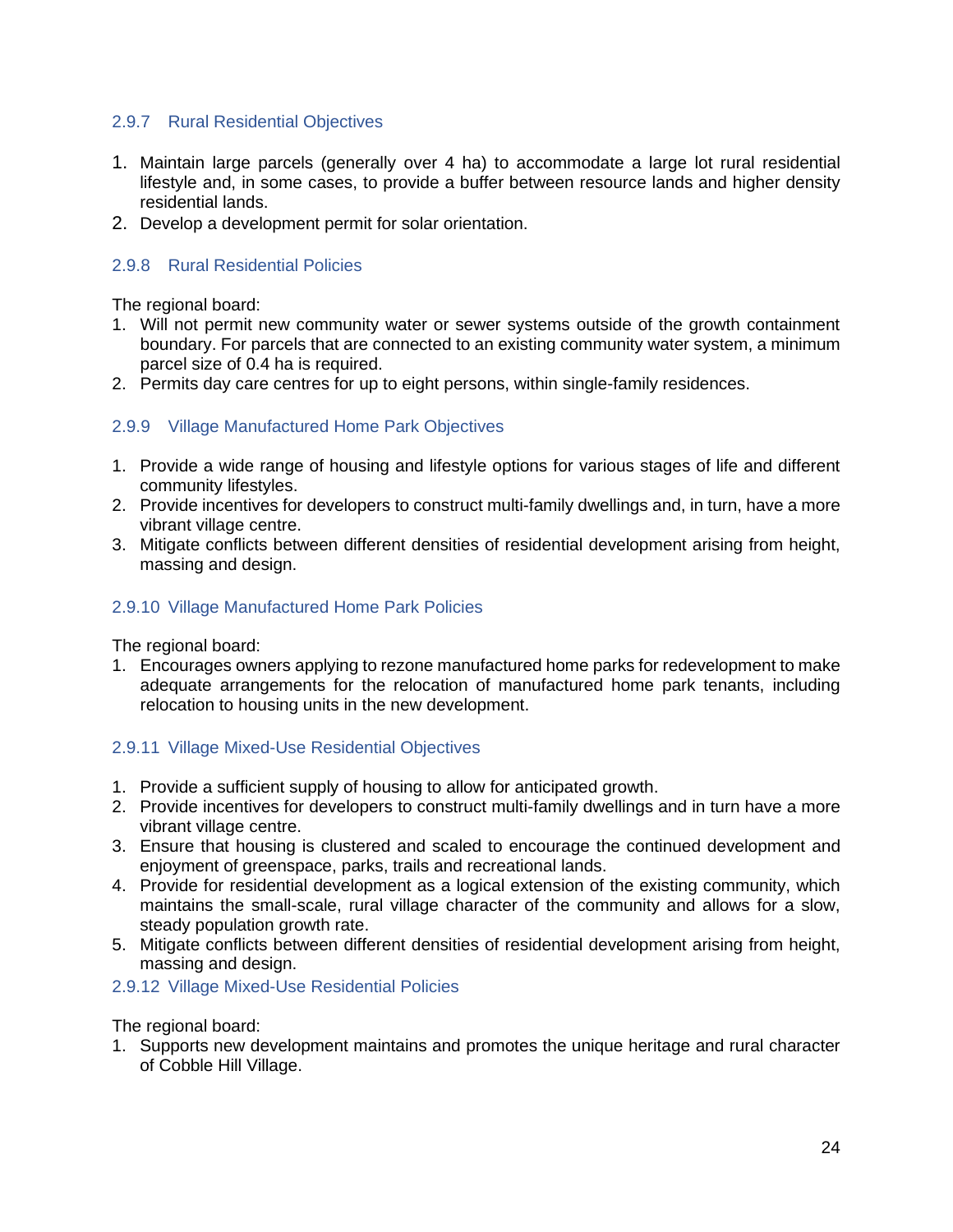### <span id="page-24-0"></span>2.9.13 Village Residential Objectives

- 1. Provide a sufficient supply of housing to allow for future growth.
- 2. Provide incentives for developers to construct multi-family dwellings.
- 3. Enhance the vibrant village centre.
- 4. Ensure that housing is clustered and scaled to encourage the continued development and enjoyment of greenspace, parks, trails and recreational lands.
- 5. Maintain the small-scale, rural village character of the community and allows for a slow, steady population growth rate.
- 6. Design to mitigate conflicts between different densities of residential development arising from height, massing and design.

### <span id="page-24-1"></span>2.9.14 Village Residential Policies

The regional board:

1. Establish zoning standards for the parcels of land located to the north of Fairfield Road and south of Fisher/Ball Roads in Cobble Hill for residential purposes on Lots 5 and 7, section 13, range 6, Shawnigan District, Plan VIP1986 and Lot 1, section 13, range 6, Shawnigan District, Plan VIP32383

# <span id="page-24-2"></span>**2.10 Railway Transportation**

Objectives and policies specific to the local area may be considered in the modernization.

### <span id="page-24-3"></span>2.10.1 Railway Transportation Objectives

*To be considered in the modernization.*

<span id="page-24-4"></span>2.10.2 Railway Transportation Policies

*To be considered in the modernization.* 

### <span id="page-24-5"></span>**2.11 Settlement Nodes**

See Growth Containment Boundary and Village Residential objectives and policies. Cobble Hill Village is a Rural Centre.

# <span id="page-24-6"></span>**2.12 Roads and Servicing**

Specific layout of subdivisions and the road connections within the subdivision are approved by the Provincial Approving Officer of the Ministry of Transportation and Infrastructure as each subdivision phase is approved.

The transportation objectives and policies are intended to improve transportation and land use planning. A comprehensive transportation plan for areas A, B and C will be considered in the modernization.

See Growth Containment Boundary objectives and policies and the OCP for servicing.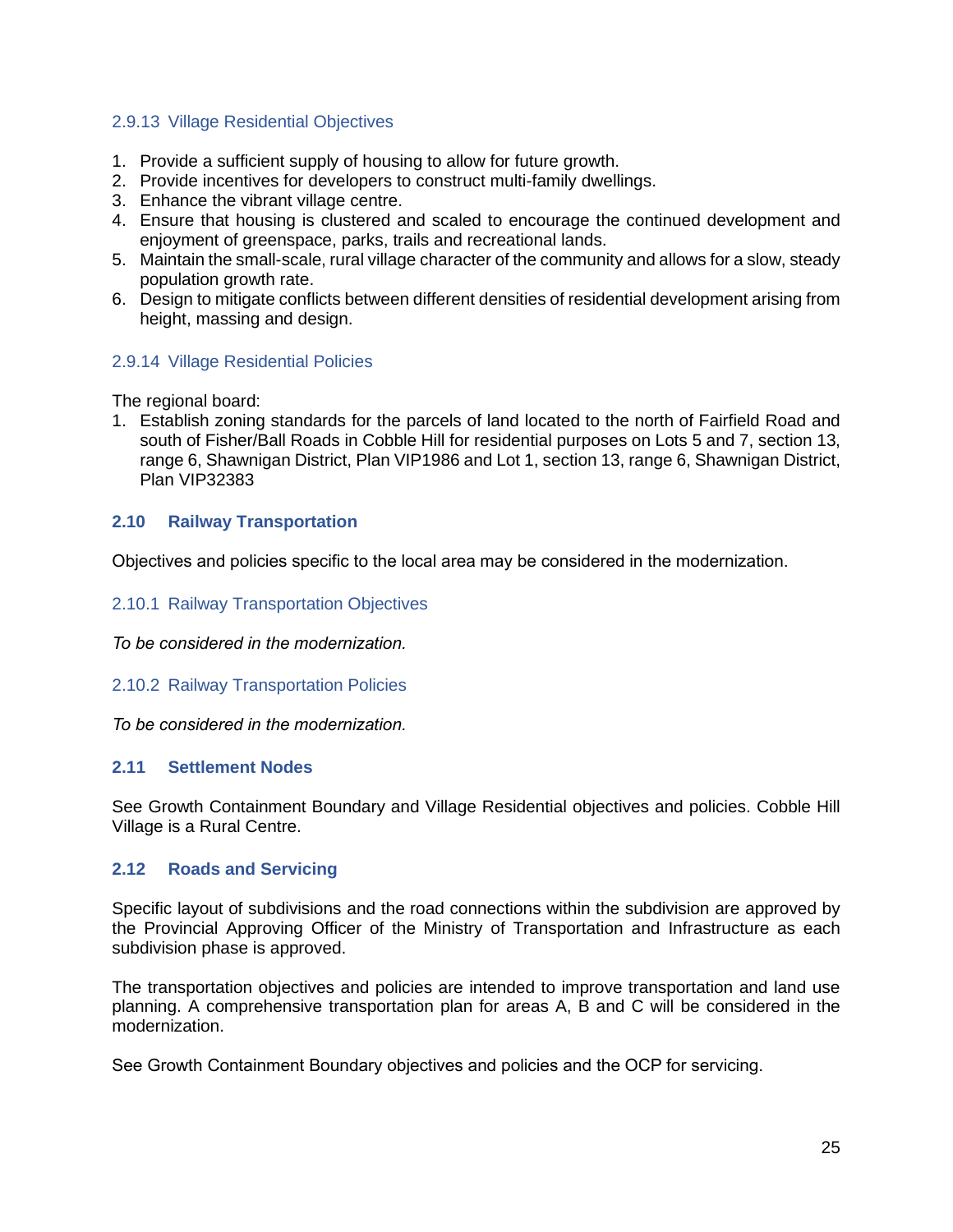### <span id="page-25-0"></span>2.12.1 Roads and Servicing Objectives

- 1. The Province is encouraged to find ways of improving the following unsatisfactory and potentially hazardous sections of road as follows:
	- a. On the Trans-Canada Highway, an advance left turn lane for south bound traffic onto Kilmalu Road is necessary to improve safety; and
	- b. On the Trans-Canada Highway, an advance left turn lane at Fisher Road, for both north and south bound traffic, would improve safety.
- 2. The Province is encouraged to name roads within the South Cowichan to reflect local identity and heritage and consult with local historical societies and the CVRD for recommendations.
- 3. The Province is encouraged to ensure that heavy truck traffic utilizes alternate routes through major network roads rather than the more densely populated village areas.
- 4. The Province is encouraged to implement the Major Road Network Plan, with roads classified according to the table below: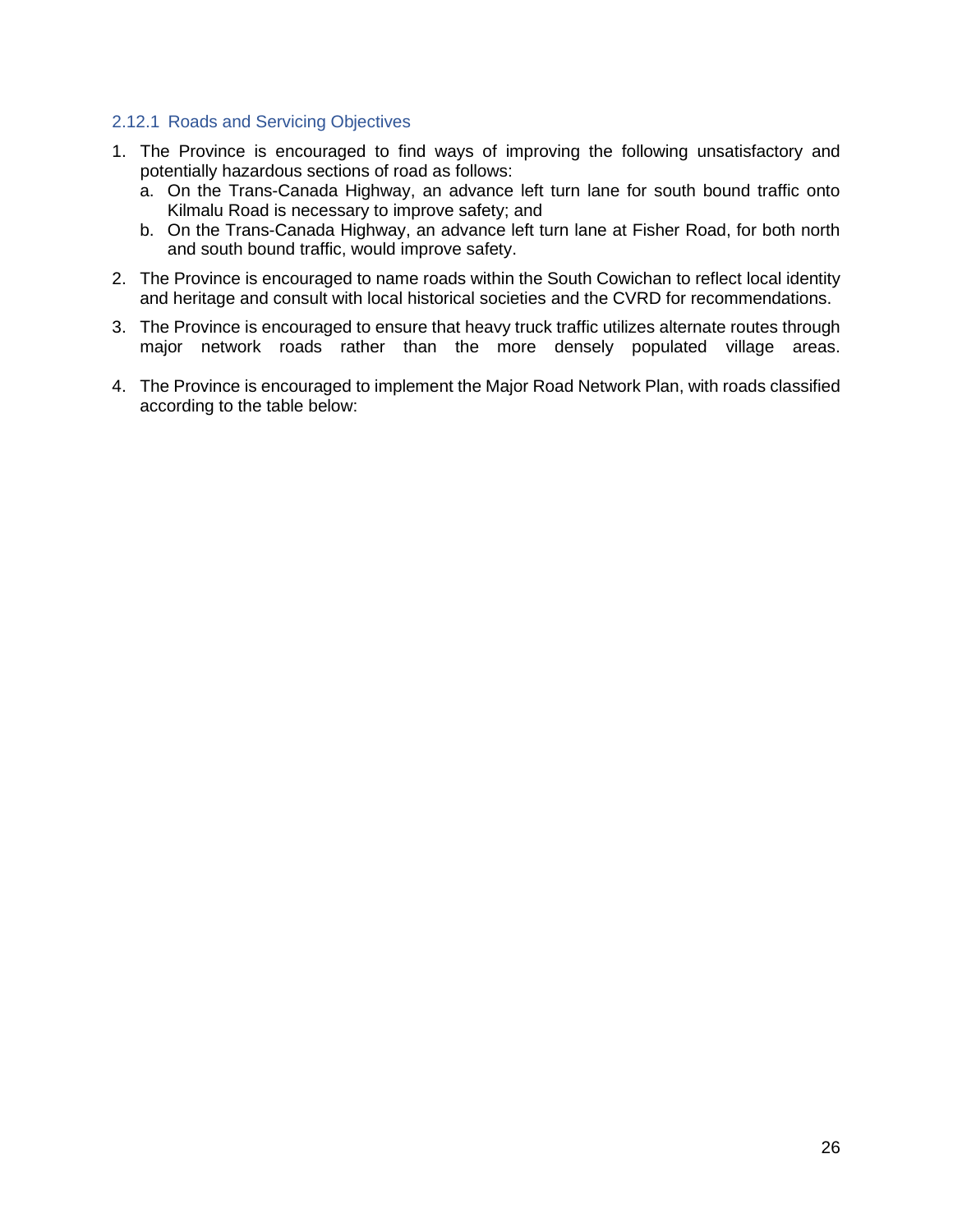# Table 2–1 Major Roads Current & Proposed

<span id="page-26-0"></span>

| <b>Name of Road</b>                        | <b>Controlled Access</b><br><b>Highways</b> | <b>Major Network Roads</b> | <b>Proposed Major</b><br><b>Network Roads</b> | <b>Local Roads</b> |
|--------------------------------------------|---------------------------------------------|----------------------------|-----------------------------------------------|--------------------|
| Barry Road (across Shawnigan<br>Creek)     |                                             |                            |                                               |                    |
| Cobble Hill Road                           |                                             | $\bullet$                  |                                               |                    |
| Cobble Hill-Shawnigan Lake Road            |                                             |                            |                                               |                    |
| Cowichan Bay Road                          |                                             |                            |                                               |                    |
| Deloume Road                               |                                             |                            |                                               |                    |
| (East) Shawnigan Lake Road                 |                                             |                            |                                               |                    |
| <b>Fisher Road</b>                         |                                             |                            |                                               |                    |
| Kilmalu Road (to Telegraph Rd.)            |                                             | e                          |                                               |                    |
| Hillbank Road/Kingburne Drive<br>connector |                                             |                            |                                               |                    |
| <b>Hutchinson Road</b>                     |                                             | $\bullet$                  |                                               |                    |
| Mill Bay Haul Road (now private)           |                                             |                            |                                               |                    |
| Mill Bay Road                              |                                             |                            |                                               |                    |
| Shawnigan-Mill Bay Road                    |                                             |                            |                                               |                    |
| Telegraph Road                             |                                             | $\bullet$                  |                                               |                    |
| Trans-Canada Highway 1                     |                                             |                            |                                               |                    |
| West Shawnigan Lake Road                   |                                             |                            |                                               |                    |
| All roads not named above                  |                                             |                            |                                               |                    |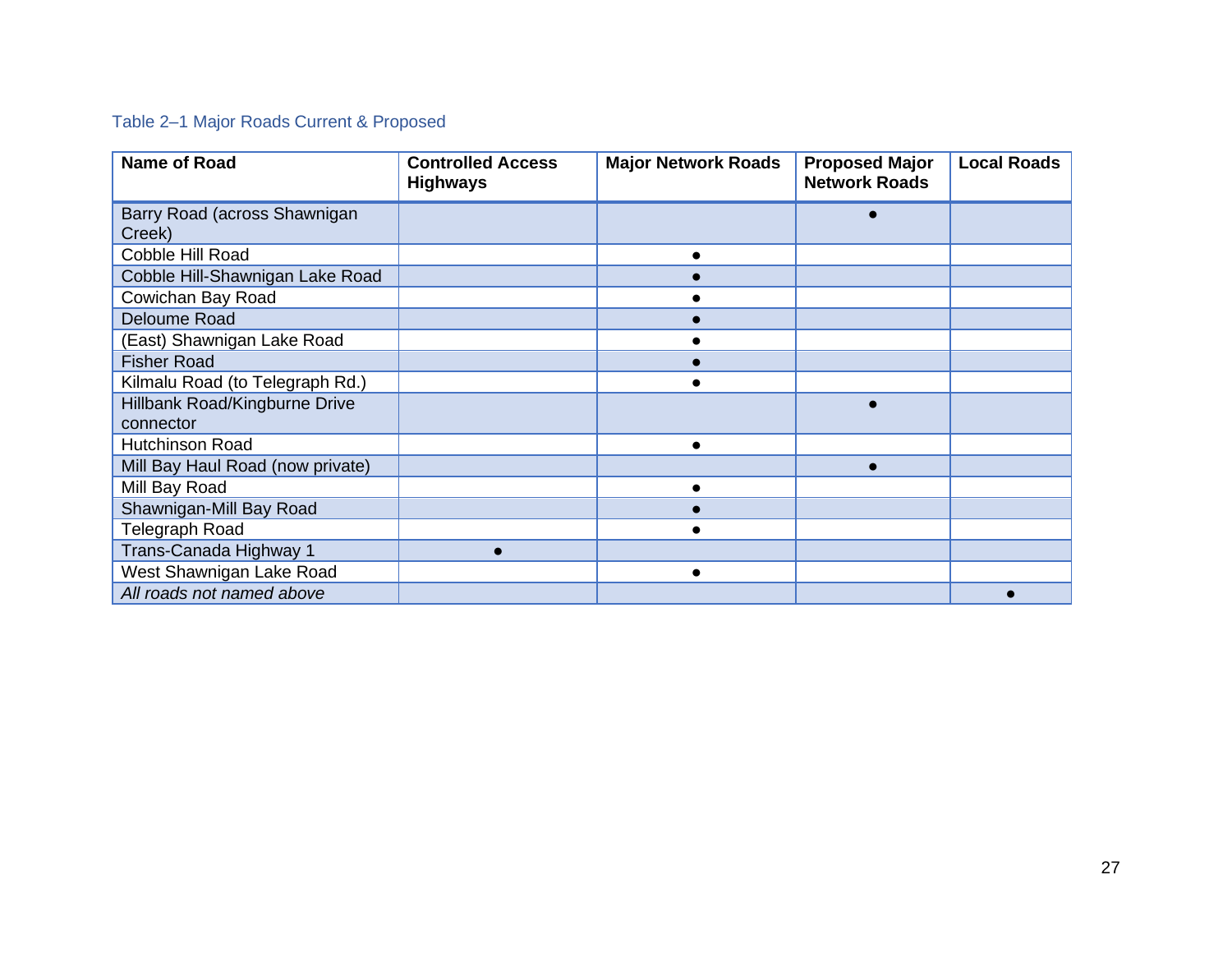# <span id="page-27-0"></span>**2.13 Temporary Use Designations**

## Temporary Use Designations

Lands designated for temporary use designations are intended to ensure that temporary uses have a beneficial aspect for the community and that they have little or no negative effect upon residential uses or the natural environment. Forestry lands are designated for temporary industrial uses in area C Cobble Hill.

### Policies

The regional board:

- 1. Supports considering issuance of a temporary use designation for the following industrial uses as designated on renewable resource - forestry lands
	- a. the establishment of temporary, small-scale logging operations, including the preparation of logs, fence posts, shakes, poles and firewood, and temporary employee accommodation, where such use may be demonstrated to have little or no effect on neighbouring residential uses or the natural environment; and
	- b. processing activities that are directly related to mineral or aggregate extraction and that are temporary in nature, such as asphalt batch plants.

# <span id="page-27-1"></span>**2.14 Heritage**

### **Heritage**

There are no Heritage designations currently in area C. There are two registered sites and several sites identified as possible sites as outlined in section 1.4.

# <span id="page-27-2"></span>2.14.1 Heritage Objectives

- 1. Identify heritage resources and protect them from impacts that would destroy their heritage attributes.
- 2. Maintain the distinct identity of the South Cowichan and of its unique communities.
- 3. Recognize the long history and contributions of First Nations to local cultural heritage.
- 4. Recognize that the traditional and sacred places of First Nations, including the Cowichan, Malahat, Pauquachin, Tsartlip and Tsawout Nations, are an important component of the heritage of the South Cowichan area.
- 5. Support flexibility in CVRD heritage conservation.
- 6. Support for inclusion on the CVRD Community Heritage Register:
	- Cobble Hill Village Core: Railway Station
	- Station Hotel
	- Post Office
	- The Walton Building

# <span id="page-27-3"></span>2.14.2 Heritage Policies

The regional board: *To be considered in the modernization.*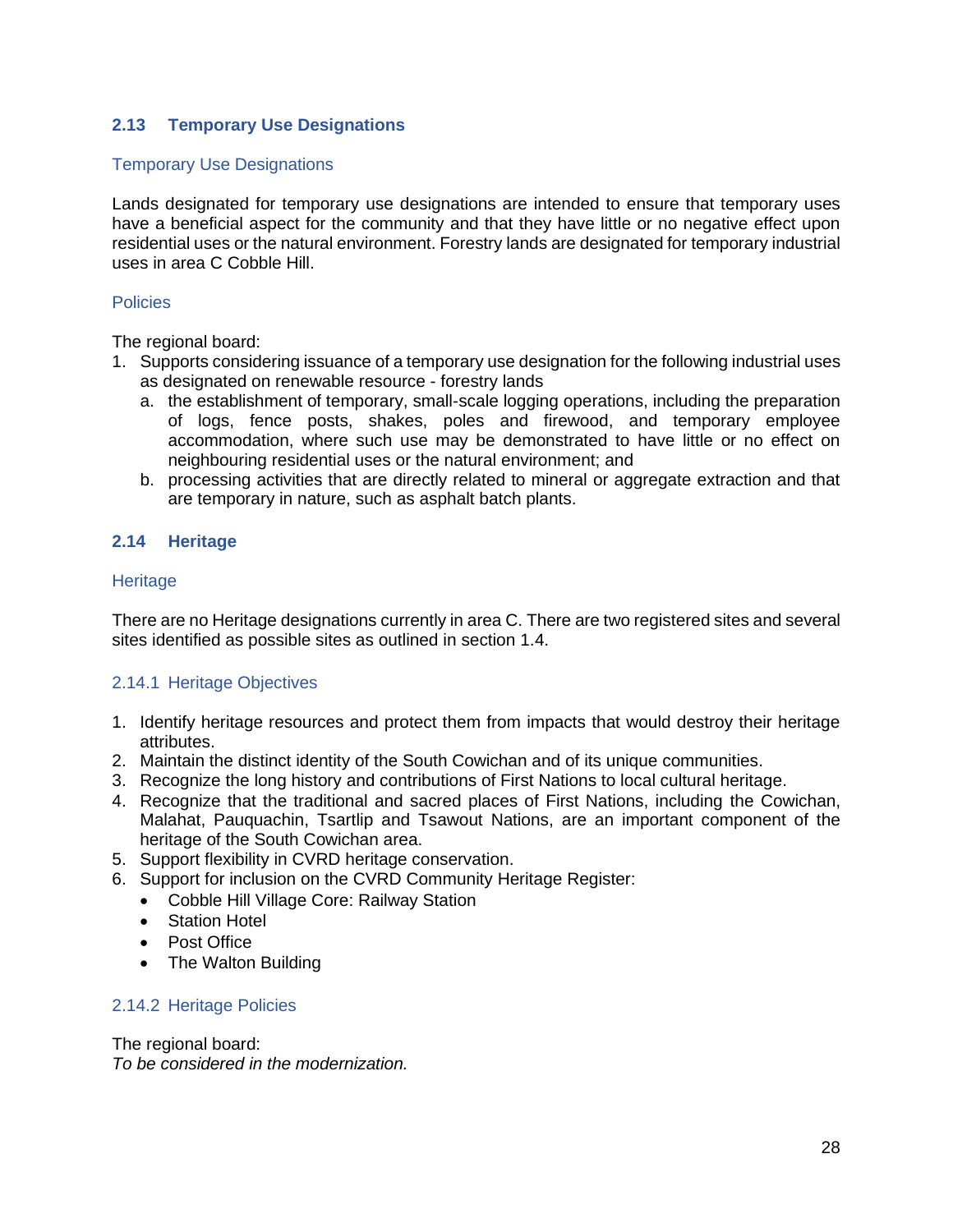# <span id="page-28-0"></span>**PART 3 IMPLEMENTATION AND EVALUATION**

## <span id="page-28-1"></span>**3.1 Monitoring and Review of the Plan**

*To be considered in the modernization.*

### <span id="page-28-2"></span>**3.2 Performance Measures**

This section provides a means by which to measure the success of the official community plan in terms of the objectives and policies of this plan. The land use inventory statistics will outline the amount of land within the plan area designated as the following. The current amount of land within the growth containment boundary (shown on Schedule G, GC Growth Management Concept – Area C) is 145 ha (358 ac) or 6.47%, while the amount outside the growth containment boundary is 2,094 ha (5,175 ac). The total land area is 2,239ha (5,533ac), designated as follows:

- A. *Renewable Resource – Agriculture* The current amount of land designated for Renewable Resource – Agriculture use is approximately 1,373 ha (3,392 ac), or 61.31% of the plan area.
- B. *Rural Resource – Forestry* The current amount of land designated for Rural Resource – Forestry use is approximately 13 ha (32 ac), or 0.58% of the plan area.
- C. *Industrial*

The current amount of land designated for Industrial use is approximately 42 ha (104 ac), or 1.88% of the plan area.

D. *Institutional*

The current amount of land designated for Institutional use is approximately 16 ha (40 ac), or 0.72% of the plan area.

E. *Parks*

The current amount of land designated as Park is approximately115 ha (285 ac), or 5.15% of the plan area.

F. *Freshwater*

The current amount of the plan area designated as Freshwater is approximately 12 ha (30 ac).

G. *Marine*

The current amount of the plan area designated as Marine area is approximately 961 ha (2,374 ac).

H. *Commercial Area*

The current amount of land designated for Commercial use is approximately 29 ha (73 ac), or 1.32% of the plan area.

I. *Residential Area*

The current amount of land designated for Residential use is approximately 642 ha (1,586 ac), or 28.66% of the plan area.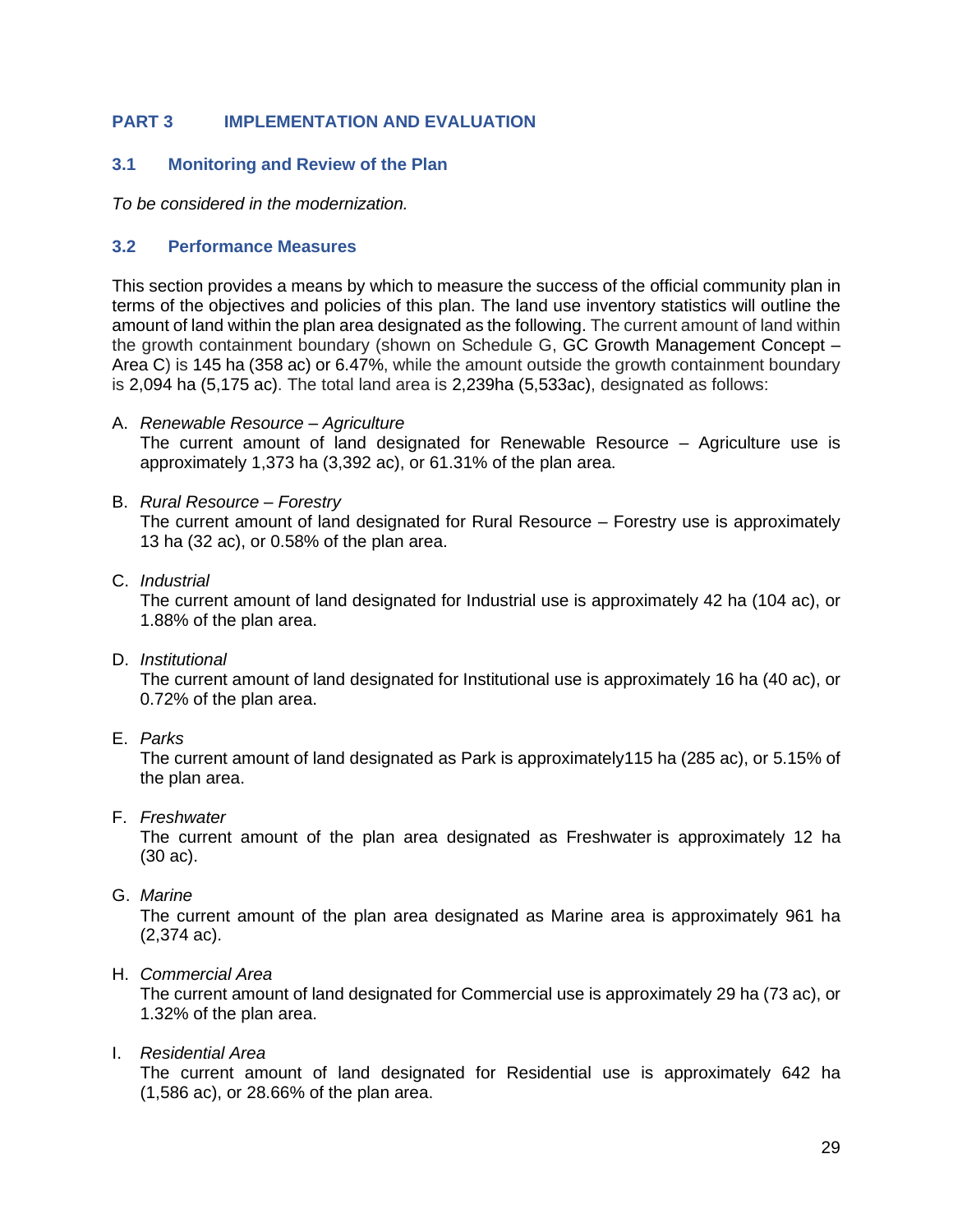J. *Railway Transportation Area*

The current amount of land designated for Railway Transportation use is approximately 9 ha (22 ac), or 0.39% of the plan area.

# K. *Growth Containment Boundary*

The current amount of land within the growth containment boundary is approximately 145 ha (358 ac), or 6.47% of the total land.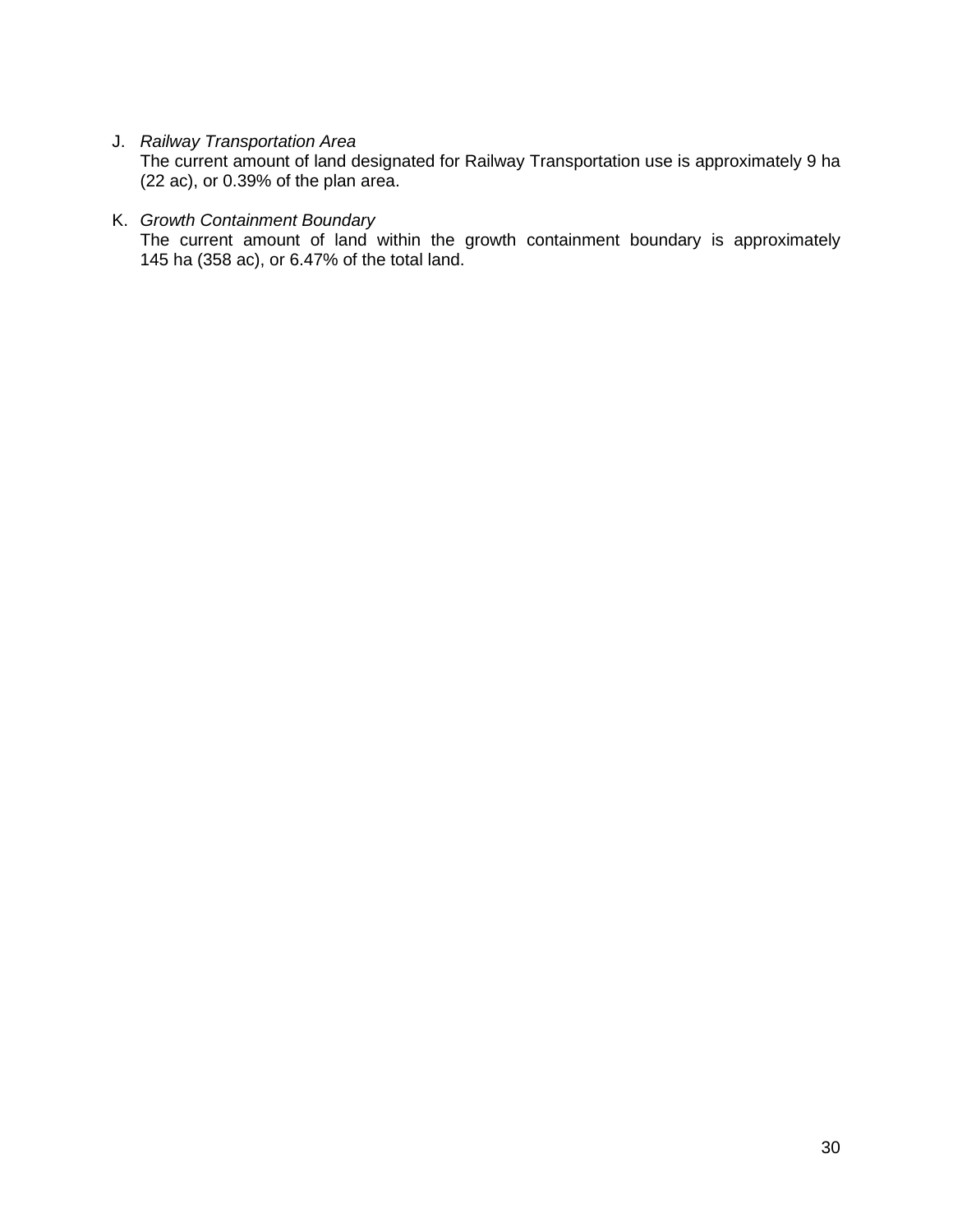# Table 3–1 Regional Performance Measures

**Electoral Area C - Cobble Hill Local Area Plan**

| <b>Land Use Designations</b>     | <b>Rural Area</b> |              | <b>Rural Area</b><br>% of Local<br><b>Plan</b> | <b>Cobble Hill Village</b> |                | <b>Village</b><br>Area<br>$%$ of<br>Local<br>Plan |
|----------------------------------|-------------------|--------------|------------------------------------------------|----------------------------|----------------|---------------------------------------------------|
|                                  | <b>Hectares</b>   | <b>Acres</b> |                                                | <b>Hectares</b>            | <b>Acres</b>   |                                                   |
| Renewable Resource - Agriculture | 1,372             | 3,390        | 61.27                                          |                            | 2              | 0.04                                              |
| Renewable Resource - Forestry    | 13                | 32           | 0.58                                           | 0                          | 0              | 0.00                                              |
| Industrial                       | 32                | 79           | 1.43                                           | 10                         | 25             | 0.44                                              |
| Institutional                    | 6                 | 15           | 0.27                                           | 10                         | 25             | 0.45                                              |
| Parks                            | 107               | 265          | 4.80                                           | 8                          | 20             | 0.36                                              |
| Freshwater                       | 12                | 30           |                                                | 0                          | 0              |                                                   |
| <b>Marine</b>                    | 961               | 2,374        |                                                | $\Omega$                   | $\overline{0}$ |                                                   |
| Commercial                       | 21                | 52           | 0.94                                           | 9                          | 21             | 0.38                                              |
| Residential                      | 534               | 1,320        | 23.86                                          | 108                        | 266            | 4.80                                              |
| Railway Transportation           | 9                 | 22           | 0.39                                           | $\Omega$                   | 0              | 0.00                                              |
| <b>Total</b>                     | 2,094             | 5,175        | 93.53                                          | 145                        | 358            | 6.47                                              |

|                    | <b>Hectares</b> | Acres |
|--------------------|-----------------|-------|
| Rural Area         | 2.094           | 5,175 |
| Village Area       | 145             | 358   |
| <b>Grand Total</b> | 2.239           | 5,533 |

1. When calculating the land use designations, land within the ALR is included in the designation within which it sits.

2. In the plan area, the total amount of ALR land is approximately 1393 ha, or 43%.

3. In the plan area, the total amount of land within the growth containment boundary is approximately 145 ha, or 6.47%.

4. In calculating the total plan areas and percentages, Freshwater and Marine were not included.